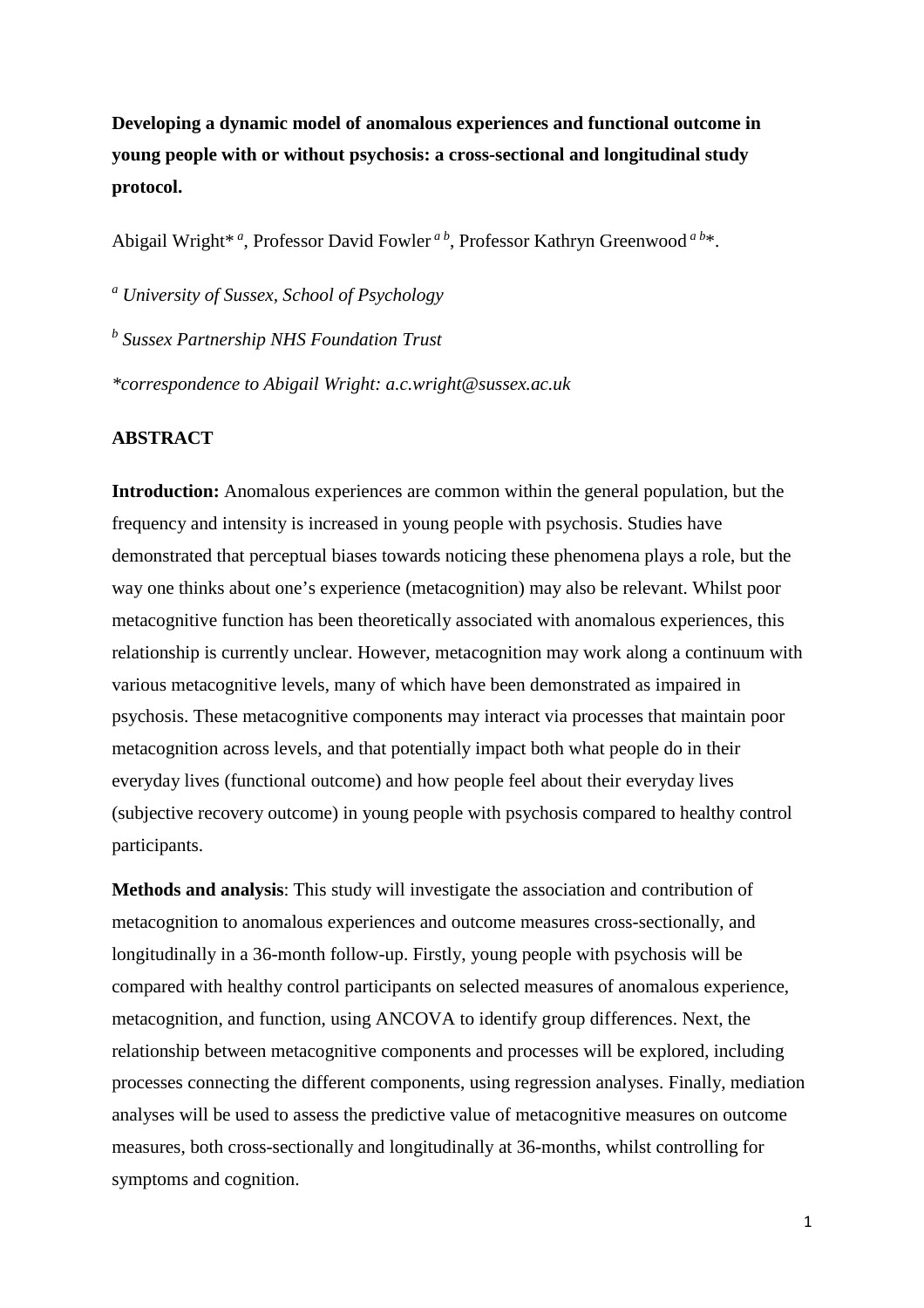**Ethics and dissemination**: Ethical and Health Research Authority approval has been obtained through Camberwell St. Giles Research Ethics Committee (reference number: 17/LO/0055). This research project will be reported within a PhD thesis and submitted for journal publication. Once key predictive components of poor outcome in psychosis are identified, this study will develop a series of dynamic models to understand influences on outcome for young people with psychosis.

# **ARTICLE SUMMARY:**

# **Strengths and limitations of this study:**

- This is one of the first studies to assess metacognitive processes as predictors of functional outcome in young people with psychosis, and one of the first to assess metacognition as a longitudinal predictor of functional outcome in young people with psychosis sample.
- This study has used up-to-date paradigm within the field of metacognition to avoid biases.
- Due to length of follow-up period, it may be difficult to engage follow-up participants within this study. If re-contacting is difficult, the study may only have power to detect effects of the separate paths of the longitudinal analyses, not the full model.

# **Word count:** 4688

# **INTRODUCTION**

Anomalous experiences refer to a rich number of various psychic phenomena. These experiences can be divided into three main categories: anomalous self-experiences, the sense that you are not "real" (distortions in experience of self and being); anomalous perceptual experiences, hearing sounds which cannot be accounted for by the environment (distortions of sensory events in various domains; auditory, visual; touch; taste); and anomalous delusional beliefs, experiencing unusual thoughts or beliefs. These experiences may be common within the general population<sup>1,2</sup> but the frequency and intensity of these anomalous experiences is increased in those with psychosis or those with emerging severe mental health difficulties<sup>3,4</sup> and may predict psychotic symptoms at a later stage<sup>5,6</sup>. Research has suggested that anomalous self-experiences are suggested to precede and generate "surface-level" anomalous perceptual experiences (hallucinations)<sup>7</sup> and anomalous delusional beliefs may be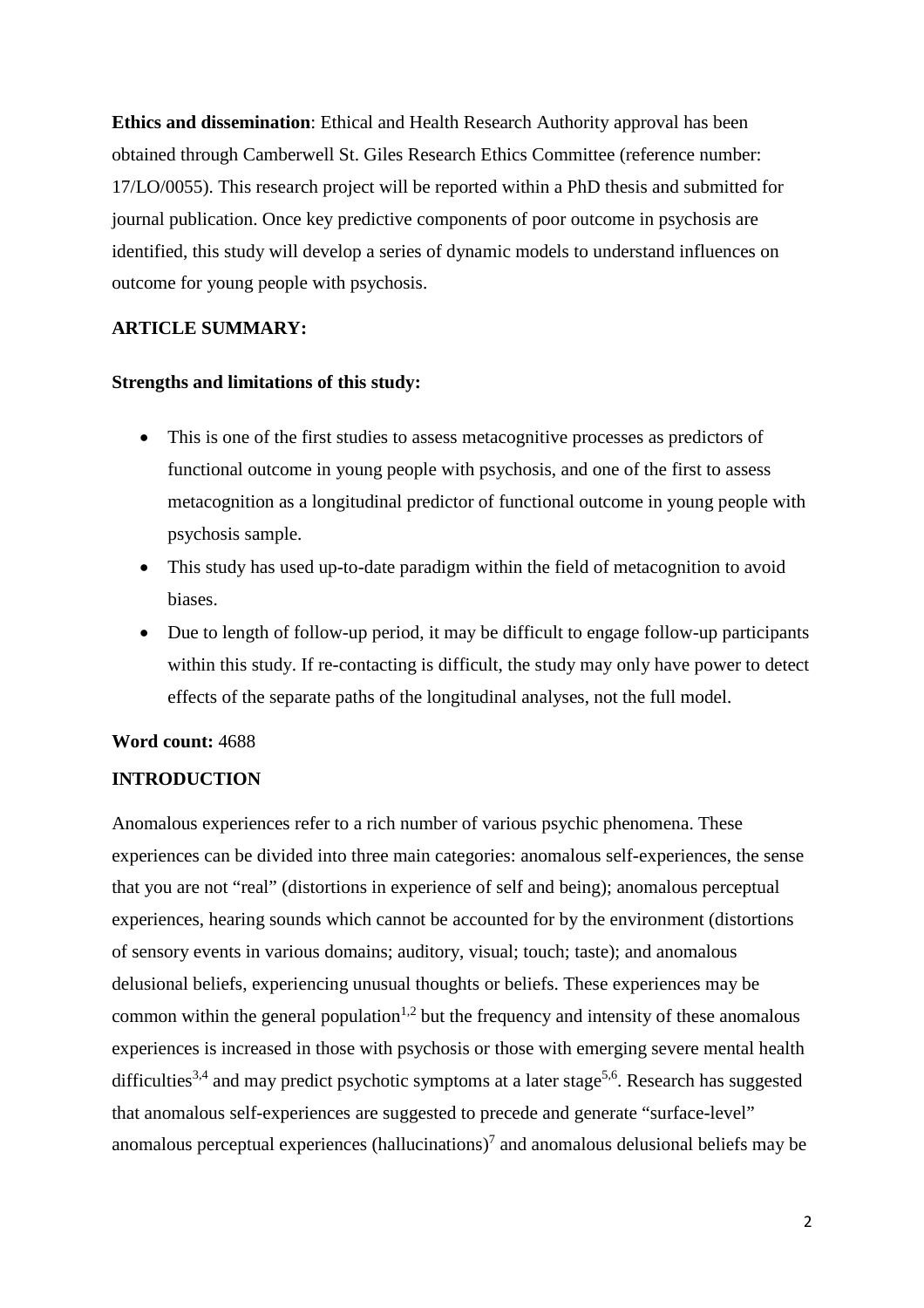developed from anomalous experiences<sup>8,9,10</sup>, suggesting a hierarchical framework between the anomalous delusional beliefs, experiences and self-experiences.

Many theories have been proposed to understand anomalous experiences, including sourcemonitoring deficits<sup>11</sup> and aberrant salience hypothesis<sup>12</sup>. Signal detection theory (SDT) has been the foundation to this research and studies using SDT have demonstrated that anomalous perceptual experiences are associated with perceptual signal detection biases  $13, 14$ ; bias towards stating that a stimulus was present when it was in-fact absent. Such signal detection biases have been consistently shown within psychosis/psychosis-proneness literature<sup>15, 16, 17</sup> and suggest that top-down processes on (false) perception can lead to hallucinations or delusions $8, 18, 19$ .

Recent evidence suggests these signal detection biases are associated with metacognition in healthy students<sup>20</sup>, and metacognition may therefore play a role in anomalous experiences. Metacognition is defined as "thinking about thinking"<sup>21, 22</sup>, an abstract view of the objectlevel23. Literature has demonstrated that hallucinatory experiences and delusional beliefs/ideation have been associated with metacognition (overconfidence, specifically) in both clinical and non-clinical groups<sup>24, 25, 26</sup>. In particular, those with psychosis demonstrate more incorrect self-monitoring responses with higher confidence<sup>27, 28</sup>, also present in those with a history of hallucinations<sup>29</sup>, and those at high risk groups<sup>30</sup>.

This research has not been consistent (see Gawęda et al., 201328) as some studies did not control for objective performance, crucial for metacognitive efficiency scores<sup>31, 32.</sup> A recent controlled study demonstrated that individuals with FEP and those at-risk were more likely to misattribute an imagined action for a performed action, compared to healthy controls<sup>30</sup>, but found no difference in misattribution of verbal or non-verbal actions this suggests the deficit in metacognition may be across several modalities. However, metacognitive efficiency/sensitivity (measured using meta-d') is known to be modality-specific<sup>33, 34</sup> and anomalous perceptual-experiences (e.g. hallucinations) can vary in modalities<sup>35</sup>. It has also been acknowledged that auditory anomalous experiences are most common in psychosis $36, 37$ , all of which may suggest a modality-specific association with auditory or visual anomalous experiences and perception/metacognition. This present study will assess the modalityspecific association between perceptual bias (signal detection bias) and metacognitions with anomalous perceptual experiences in visual and auditory modalities, whilst controlling for objective performance (see figure 1).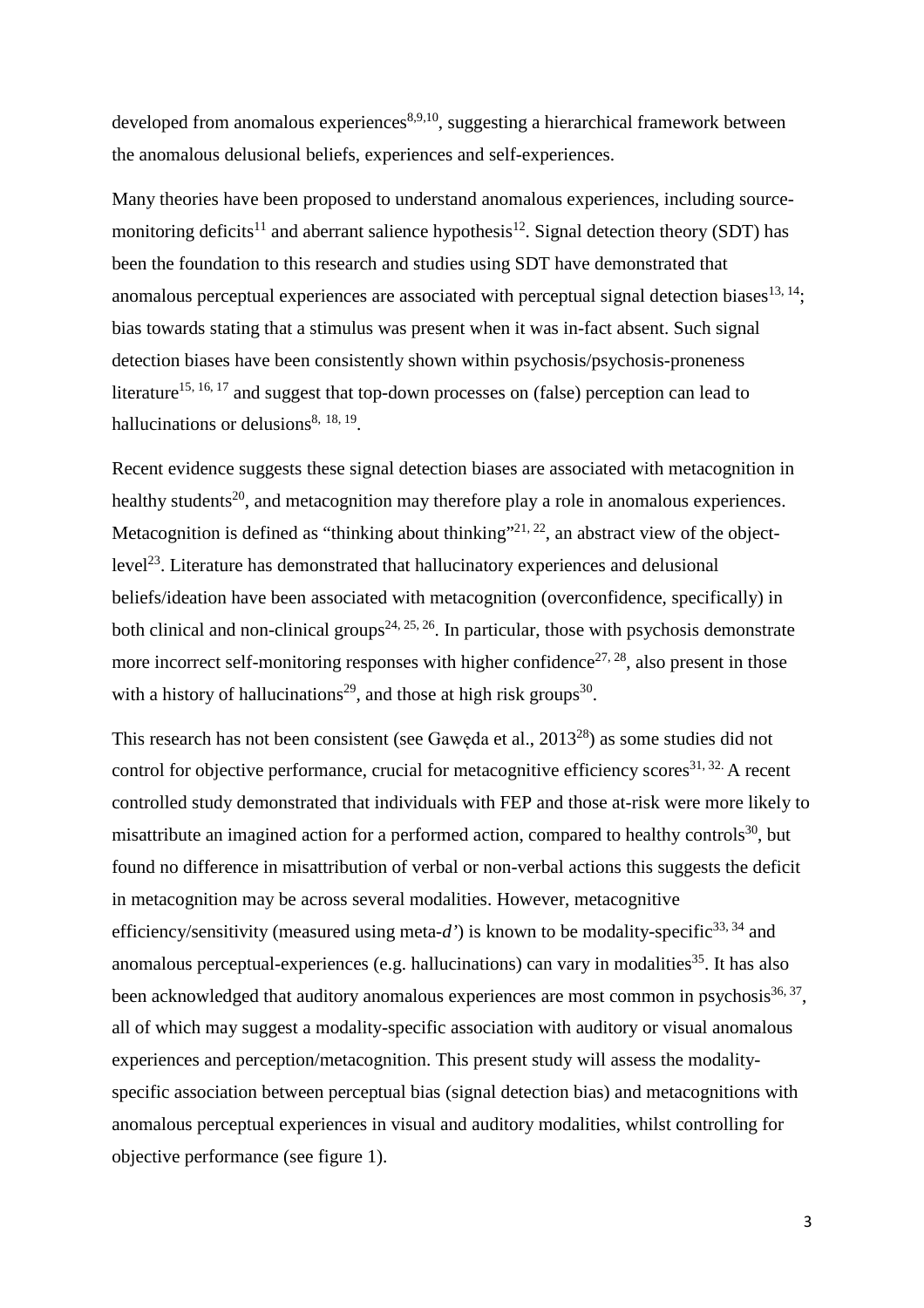Limited research has assessed the association between anomalous self-experiences and metacognition, but it may be suggested metacognitive efficiency may also be associated with anomalous self-experiences, previously alluded to by Dokic and Martin<sup>38</sup>. This study will empirically test the association between anomalous self-experiences and perceptual biases and metacognition. Anomalous self-experiences and anomalous delusional beliefs have not been considered to be modality-specific, therefore these measures are hypothesised to be related to both visual and auditory perceptual signal detection biases and metacognitive ability.

**Figure 1**: Proposed model including associations between perceptual signal detection bias and metacognitive efficiency with various anomalous events: anomalous experiences and beliefs, and the associations between metacognitive aspects.



VERTICAL AND FULL PAGE

Metacognition has been considered fractionated and can appear in many different forms, associated within a dynamic model<sup>23, 39</sup>. Three levels of metacognition have been proposed: i) Metacognitive efficiency: "knowing that you know"<sup>40</sup>, and this level in particular may involve unconscious knowledge to generate a "feeling of knowing"<sup>41</sup> and has been shown to be modality-specific<sup>33</sup>, which can be assessed by within-task confidence ratings, ii) Metacognitive experience: online appraisal of one's experience or performance after an activity, and iii) Metacognitive ability is the capacity to think about one's own cognitions, emotions and behaviour, as well as others', and to use this reflection to respond to challenges and link to other relevant narrative events. These metacognitive levels may influence each other via metacognitive processes. Nelson and Narens<sup>23</sup> highlighted two processes: i) Metacognitive controlling processes, (i.e. such that knowledge is used to control, guide and correct ongoing action)<sup>42</sup>, and ii) Metacognitive monitoring processes (i.e. monitoring of ongoing experience in order to recognise anomalies and update higher level beliefs)<sup>43</sup>, which are important for accurate metacognitive functioning.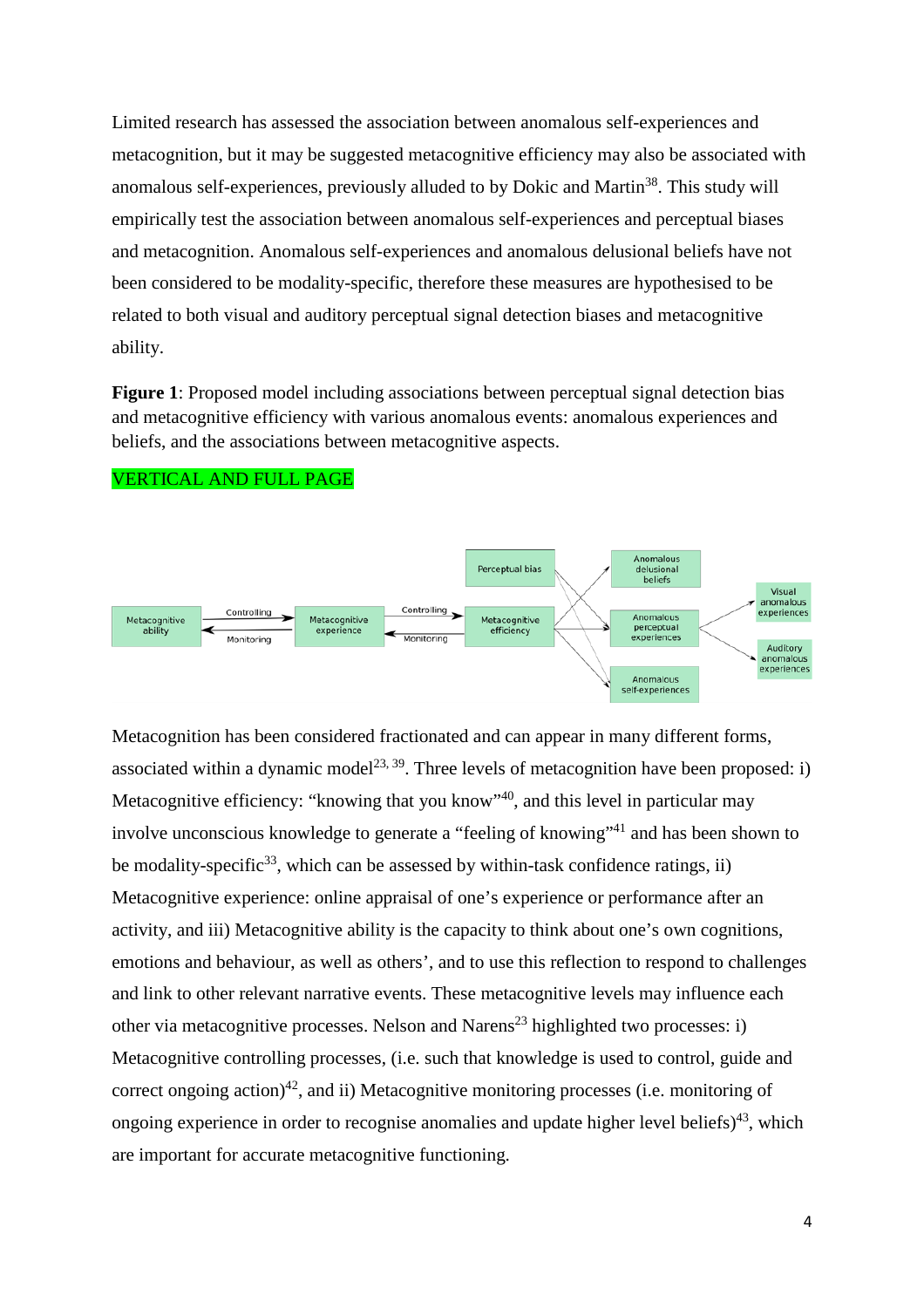As metacognition works in a hierarchical fashion, it may be expected the poor metacognitive efficiency in psychosis, demonstrated above, can impact the next component on the continuum: metacognitive experience, appraisal of one's experience or performance after an activity, via metacognitive processes. However, Gilleen, Greenwood and David<sup>44</sup> demonstrated that metacognitive experience (awareness of level of cognitive ability) is on average intact within a group of individuals with schizophrenia, whilst metacognitive ability is deficit. The dissociation between the different levels of metacognition may be the result of impaired metacognitive processes (self-reflectiveness and set-shifting)<sup>45</sup>, akin to various other studies $46, 47, 48$ . Due to limited studies, it is currently unclear which metacognitive processes may be driving these metacognitive difficulties. This study aims to further understand the difficulties in metacognitive processes in young people with psychosis and matched healthy controls within two models (figure 2 and 3).

**Figure 2**: Part of figure 1 model. Proposed associations between metacognitive efficiency and metacognitive experience with monitoring and controlling processes.



**Figure 3**: Part of figure 1 model. Proposed associations between metacognitive experience and metacognitive ability with monitoring and controlling processes.



From this, we will assess which metacognitive components may impact on functional outcome: a measurable aspect of an individual's specific activities of daily living. Research suggests functional outcome is predicted by neurocognition<sup> $49, 50$ </sup>, functional capacity (measured using real-life performance skills task)<sup>51-53</sup>, negative symptoms<sup>54</sup>, which has been demonstrated to show a synergistic interaction with cognition to impact functioning<sup>55</sup>, and, importantly here, metacognition. Metacognitive ability, measured using the Metacognition Assessment Interview (MAI) or  $MAS^{22, 56}$ , appears to play a crucial role on functional outcome, independent of cognition and symptoms<sup>57-59</sup>. In a recent study, Davies, Fowler &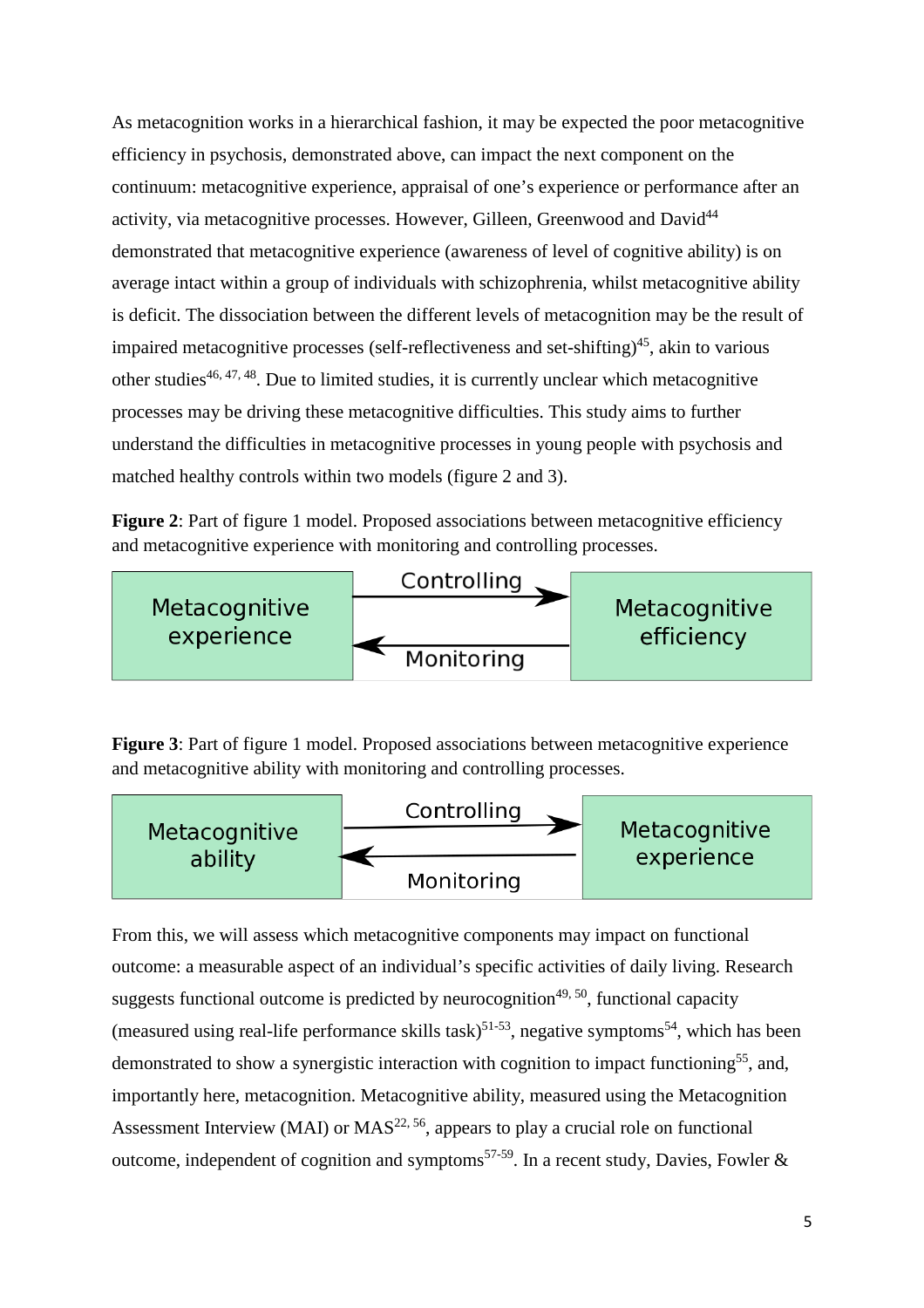Greenwood $^{60}$  demonstrated that metacognition partially mediates the relationship between cognition and functional capacity, and fully mediates the relationship between functional capacity and functional outcome. Limited research has assessed whether metacognitive processes are also relevant in maintaining poor functional outcome over time, independent of cognition. With this in mind, the role of metacognition will be examined to explore the the impact on functional outcome and capacity (see figure 4) and a longitudinal model will also explore the relationships over time.

**Figure 4**: Proposed model for cross-sectional and longitudinal analyses including indirect effects from symptoms and neurocognition to metacognition and functional capacity to functional and subjective outcome.



Functional outcome has also been associated with subjective recovery outcome (self-rated outcome reflecting sense of wellbeing and quality of life)<sup> $61, 62$ </sup>. Metacognitive capabilities were related to components of recovery beyond the effects of psychiatric symptoms, including aspects of quality of life<sup>63-65</sup>. There is a complex relationship between metacognitive ability, functional outcome and subjective outcome in psychosis. This study will assess these relationships to enable in-depth understanding of functional recovery.

This study aims to develop and test a series of dynamic models to understand (i) the nature of metacognitive deficits compared to healthy controls (chapter 6) (ii) the relationship between metacognitive components (chapter 6) (iii) and the influences of metacognition on anomalous experiences (chapter 5) and objective/subjective functional outcome for young people with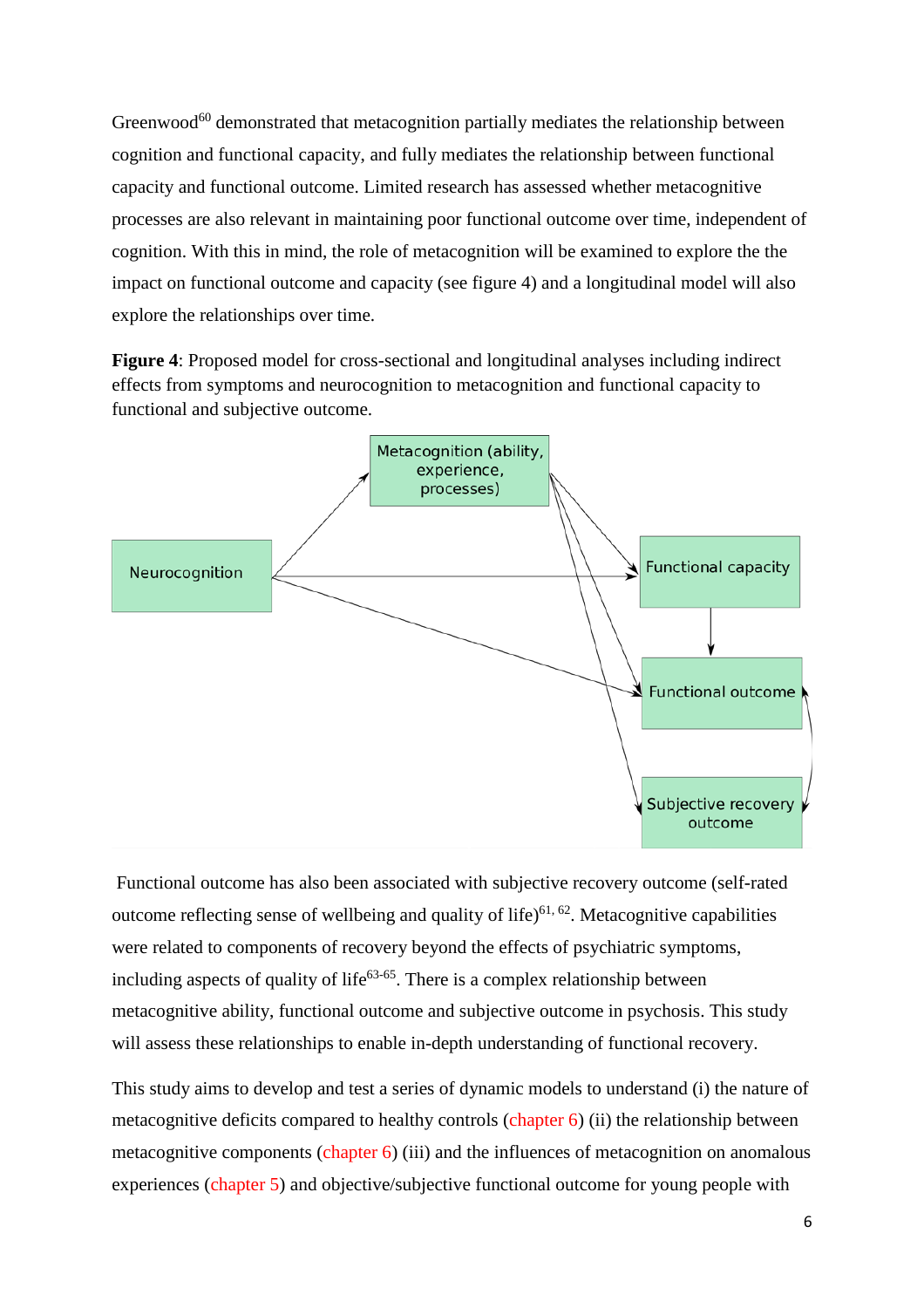psychosis (chapter 6 and 7). If these proposed models can be demonstrated empirically, this can help to understand and remediate poor outcome within psychosis.

### **Hypotheses**

Hypothesis 1: Anomalous experiences will be associated with increased signal detection biases and poor metacognitive efficiency, and this relationship will be domain-specific.

Hypothesis 2: A two-way relationship will be present in such that metacognitive control processes will significantly predict metacognitive ability and metacognitive monitoring processes will significantly predict metacognitive experience. In addition, metacognitive control processes will significantly predict metacognitive experience and metacognitive monitoring processes will significantly predict metacognitive efficiency.

Hypothesis 3: Metacognitive variables (metacognitive ability, metacognitive processes and metacognitive experience) will significantly predict outcome measures (functional capacity, functional outcome and subjective recovery outcome) in young people with and without psychosis, even after controlling for anomalous experiences, symptoms and IQ.

Hypothesis 4: Metacognitive variables (metacognitive ability, metacognitive processes and metacognitive experience) will significantly predict outcome measures (functional capacity and functional outcome) at 36-month longitudinal follow-up of participants in young people with psychosis, even after controlling for symptoms and IQ.

#### **METHODS**

**Design:** This is a cross-sectional and longitudinal study. This cross-sectional aspect will explore (i) deficits in metacognition between young people with psychosis and healthy controls; (ii) interrelations between different metacognitive components and processes across the whole sample and (iii) the contribution of specific novel metacognitive variables to anomalous experiences and outcomes, and (iv) a longitudinal aspect will identify whether metacognition predicts experiences and outcomes at 36-month follow-up period (psychosis sample only).

### **Participants:**

Seventy-three young people with psychosis will be recruited. This sample will be made up of a convenience sample from first episode services and the remaining individuals will be those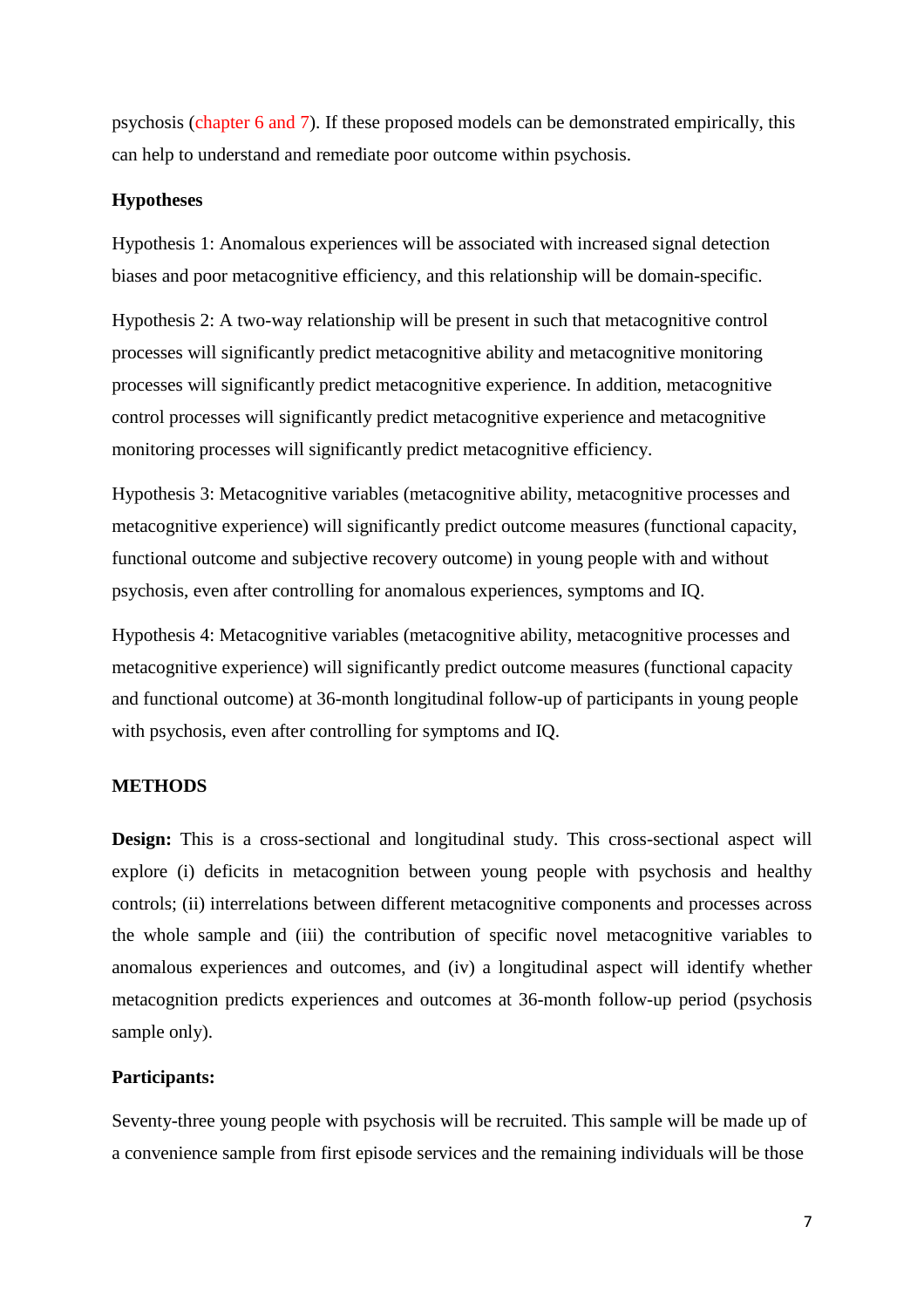re-recruited from a previous first episode psychosis (FEP) sample (previous N=80), to take part in the main cross-sectional study and longitudinal follow-up aspect. Participants from the previous FEP study have baseline data on metacognition, functional capacity, functional outcome, symptoms and cognition<sup>60</sup>. This data will form the baseline data for the longitudinal analysis. All participants with psychosis will be 18 – 40 years of age, able to read and communicate in English and receiving treatment for psychosis with a UK Early Intervention in Psychosis service at first assessment. Participants with organic causes for psychosis or those with a diagnosis of substance use disorder will be excluded.

Seventy-three healthy control participants will be recruited as a comparison group. These participants will be 18-40 years of age, able to read and communicate in English and matched on age, gender and education with the psychosis sample. Participants will be recruited through advertisement within the local community, e.g. in libraries, cafes and on social media. Participants with current mental health problems or history of psychosis will be excluded following screening questions: i) Are you currently experiencing any mental health difficulties? ii) Are you on any psychotropic medication/substances? iii) Have you been in contact with psychological or psychiatric services for psychological problems? iv) Has anyone in your immediate family experienced an episode of psychosis? E.g. parents, siblings. If healthy control answered yes to any of the questions, these participants were deemed ineligible to take part in the study.

Any participant with hearing or sight problems which cannot be will be excluded. Data collection will be undertaken within an NHS building or community setting between  $10<sup>th</sup>$ March 2017 and  $4<sup>th</sup>$  May 2018. The end date of the study is  $18<sup>th</sup>$  September 2018.

### **Patient and Public Involvement**

Patient and Public Involvement is primarily via the Psychosis Interest Group run by the Service User and Carer Involvement Coordinator at the Sussex Partnership NHS Foundation Trust Research and Development department, and service users within the Psychosis Theme Group (PTG). The first author met with the PTG to consult on the development of this project, including the design, methods, and procedure of the project. The lived experience group have viewed all the measures, including the two main computer tasks (visual and auditory tasks), and provided extensive feedback which has been incorporated into this project. Study participants who consent to receiving the study results will receive these by post/email. The first author and the Psychosis Theme Group will continue to meet to consult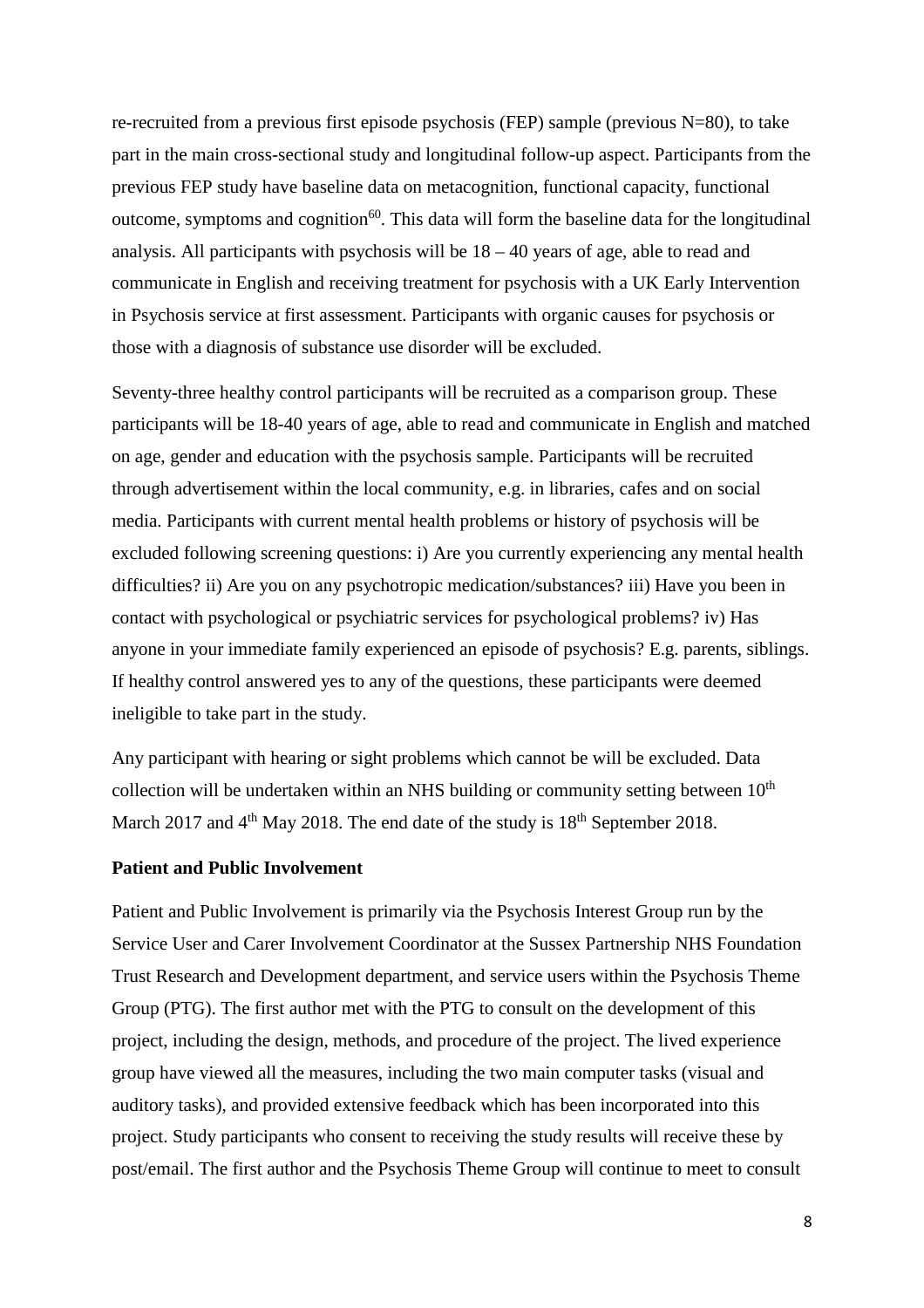on recruitment procedures, and on the plans for dissemination to service user groups following data analysis.

#### **Cross-sectional measures**:

#### *Anomalous experience measures*

*Anomalous perceptual experiences*: Multimodal Unusual Sensory Experiences Questionnaire<sup>35</sup>. This measures anomalous perceptual/sensory experiences with 6 subscales. Both the full scale and subscales have been demonstrated as possessing good reliability (auditory  $r=0.72$ , visual  $r=0.72$ ), good validity between clinical and non-clinical group (Cohen's  $d = 0.96$ ) and significance with all other anomalous experience scale, and internal consistency (auditory  $\alpha$ =0.82, visual  $\alpha$ =0.88). The auditory and visual subscales will be used for this study which each provide a combined score for presence and frequency of anomalous experiences.

Anomalous self-experiences: Cambridge depersonalisation scale (trait and state versions)<sup>66</sup>. The trait version includes 29 items measuring frequency (Never to All the time) and duration (Few seconds to More than a week) of anomalous self-experiences over the last 6 months. It demonstrates high internal consistency  $(0.6)$ , good validity with other scales (r=0.8) and good reliability ( $\alpha$ = 0.89)<sup>66</sup>, and is useful for assessing depersonalisation in a schizophrenia  $\text{group}^{67}$ . The state version includes 22 items measuring anomalous self-experiences withinthe-moment on a scale of intensity from 0-100. Subscales of the CDS are 'alienation from surroundings', 'anomalous subjective recall', 'emotional numbing' and 'anomalous body experience'.

Anomalous delusional beliefs: Schizotypal Symptom Inventory<sup>68</sup>. This measure assesses residual psychotic symptoms, providing a total score with separate subscales for paranoia, anomalous experience and social anxiety $69$ . This present study will use the paranoia subscale as a measure of anomalous delusional beliefs and the anomalous experience subscale as a measure of anomalous perceptual experiences, to confirm MUSEQ data assessing anomalous perceptual experiences. This scale demonstrates high internal consistency (non-clinical sample  $\alpha$ =0.87 and clinical sample  $\alpha$ =0.92), good validity with other scales (PANSS with total  $r = 0.59$  and paranoia r=0.6) and good test-retest reliability (0.85 for total and 0.6-0.84 for subscales).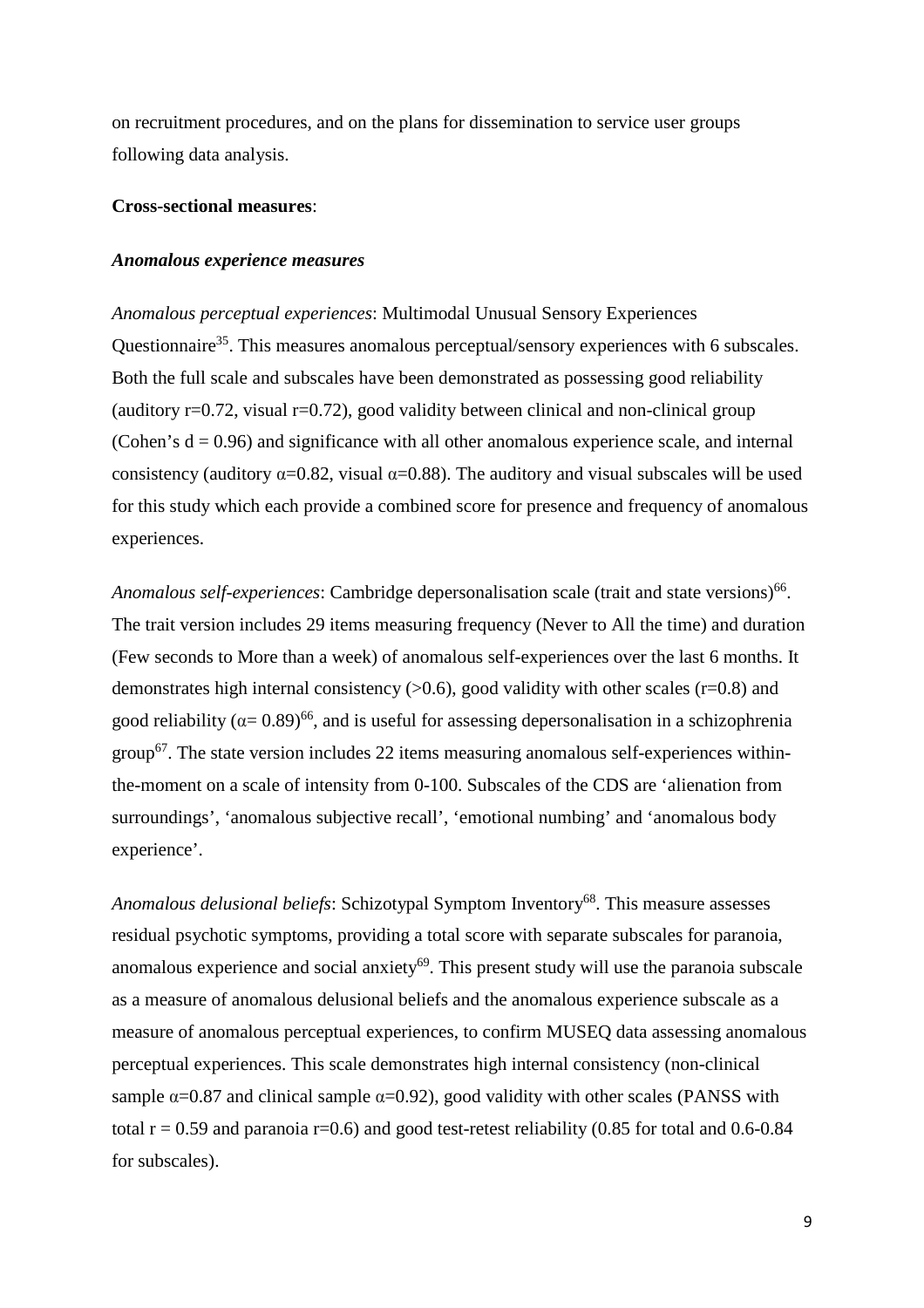### *Metacognition*

#### *Metacognitive efficiency*

This encompasses separate computer –based visual and auditory detection task. The critical task in both paradigms is to make two forced-choice binary judgments of whether a visual or auditory stimulus (dot or tone) was present or absent (first judgment) within a noisy picture or presentation of white noise, and whether this was associated with high confidence or low confidence in the first judgment (second judgment).

The first judgment can be used to calculate a score for signal detection perceptual sensitivity and perceptual signal detection bias. *Perceptual sensitivity* (*d'*): the ability to correct report whether the stimulus (dot/tone) was either present or absent. Signal detection theory (SDT) posits that detection making involves depicting whether certain waveforms called signals may or may not be embedded within background 'noise', using internal responses $^{70}$ . *Perceptual bias* (*B*) is the tendency to report one decision over the other, e.g. stating the stimuli was present when it was in-fact absent. The internal responses from perceptual sensitivity score is then compared to a decision criterion (c) so all evidence above criteria elicits a response of 'present' compared to below the criteria elicits the response of 'absent'71. The perceptual sensitivity score and the decision criterion can be fitted to an empirical Receiver Operating Characteristic (ROC) curve, enabling us to assess perceptual biases in responses, e.g. whether someone was more or less likely to report stimuli as being present based on a lower/higher decision criterion.

The second judgment can be used to calculate a score for metacognitive sensitivity and metacognitive efficiency. *Metacognitive sensitivity* (meta-*d'*) is the ability to discriminate between correct and incorrect judgments. Alike to the SDT above, metacognitive sensitivity is based on assessment of sensitivity (how well confidence ratings discriminate correct from incorrect trials) and response bias (overall propensity for reporting high confidence). However, this score from the second judgment must take into account first judgment performance<sup>72</sup>. Meta- $d'$  indicates the  $d'$  that would have been predicted to result in the confidence rating assuming the signal detection theory. Optimal metacognitive sensitivity is when perceptual sensitivity score is matched. Meta-*d'* greater or less than *d'* indicates metacognition is better or worse than *d'* 34. *Metacognitive efficiency* is one's ability to discriminate between one's own correct or incorrect perceptual decision, whilst taking into account objective performance<sup>32</sup>. This is calculated as meta- $d'/d'$ . Metacognitive efficiency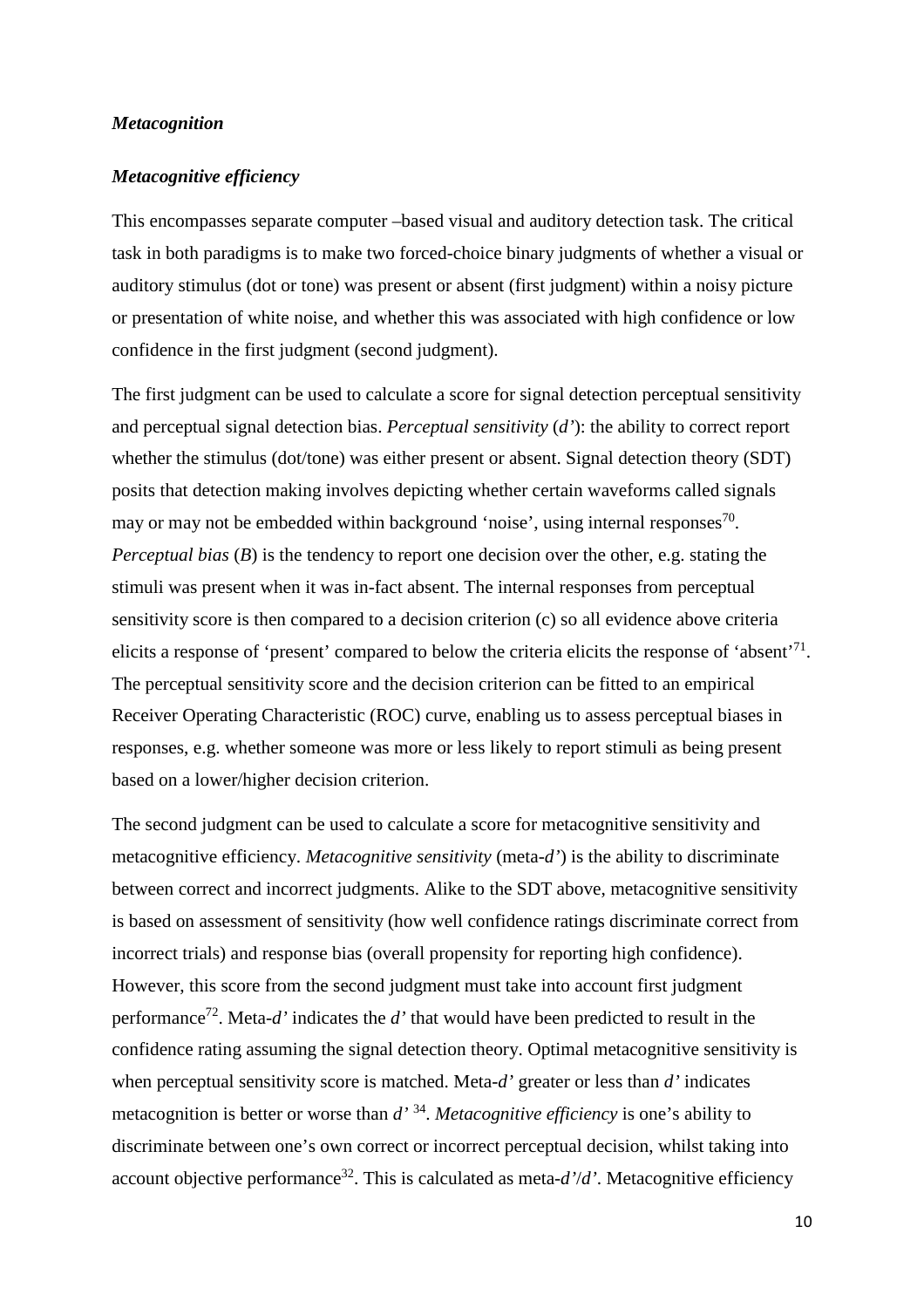(meta-*d'*/*d'*) was chosen as a more robust form of perceptual metacognition, over metacognitive sensitivity (meta-d') which was previously used by researchers<sup>73</sup>.

Performance on the first judgment will be held constant throughout the task and across participants (using a 1-up-2-down staircase procedure) to ensure that metacognitive ability is measured independent of task performance and produces valid scores.

Studies including signal detection tasks typically involve a large number of trials (~400), to avoid statistical bias and large variance in scores<sup>74</sup>. However, following a pilot study, we reduced the trials to 200, whilst maintaining reliable data. To ensure the feasibility of conducting this study within a clinical population, who may present difficulty with attention and concentration<sup>75</sup>, the two computer tasks have been developed from a pilot study within a healthy student population<sup>76</sup>.

Alongside this, participants will be asked to prospectively and retrospectively rate their performance on the detection tasks. These ratings will be used to assess metacognitive ability and metacognitive experience.

*Metacognitive experience*: The retrospective rating ("How well do you think you performed overall on the task? For instance, if you think you were right every time, select 100 (all correct). If you think you were correct none of the time, select 0 (none correct). You can select any value in between zero and 100 to indicate what percentage you think you correctly identified") will assess task-related metacognitive experience.

*Metacognitive ability*: This will be assessed using the Metacognitive Assessment Interview<sup>56</sup>. This measure assesses the ability to understand "the self" and "the other"; termed as one multidimensional construct as 'metacognition'. This measure has demonstrated good interrater reliability and internal consistency ( $\alpha$ =0.90 for total metacognition), factorial validity, and reliability (r= $0.62$  to  $0.90$ )<sup>56</sup>.

*Metacognitive processes* (monitoring and control): Monitoring processes will be assessed using self-reflectivity subscale of Cognitive insight scale<sup>77</sup>. This measure possesses good internal consistency ( $\alpha$ =0.68), convergent validity (with SUMD-A delusions, r= $-0.67$ )<sup>77</sup> and test-retest reliability  $(r=0.90)^{78}$ . Studies have demonstrated this measure is appropriate to assess metacognitive monitoring<sup>45, 79</sup>. Control processes will be assessed via set-shifting using trail-making task $80$  part B-A. This measure possesses good internal consistency (TMT-A  $\alpha$ =0.39, TMT-B  $\alpha$ =0.71), convergent validity (with Task Switching Paradigm r=0.32)<sup>81</sup>,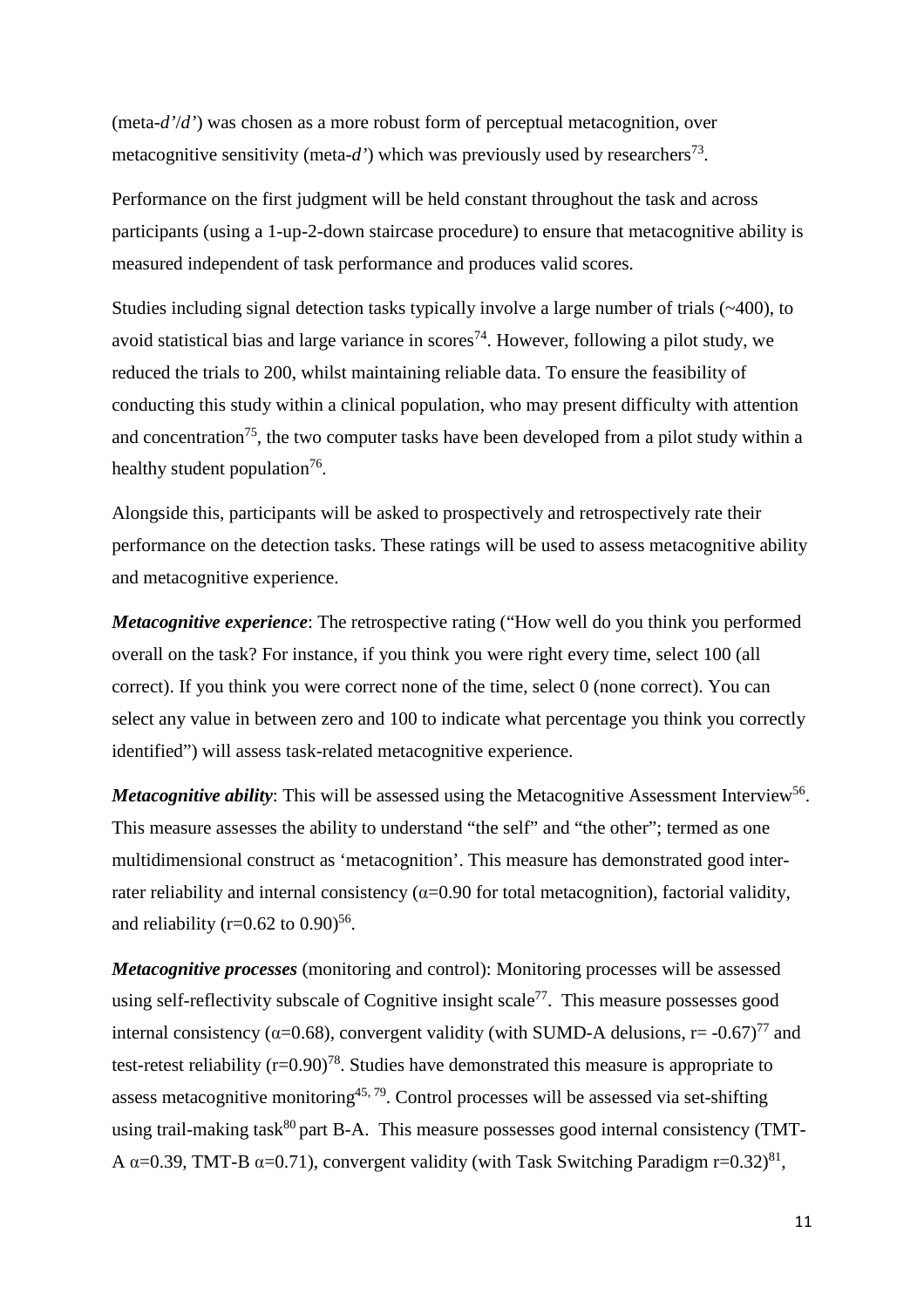and good reliability of other forms of TMT  $(r=0.78)^{82}$ . This measure is appropriate to assess metacognitive control processes $45$ .

### **Functional outcome**

*Functional outcome*: Time Use Survey (adapted from Short<sup>83</sup>) provides a retrospectively rated objective measure for hours spent engaging in structured activity per week<sup>84</sup>. This measure has been used within a First Episode Psychosis sample to assess functioning<sup>85, 86</sup>. This measure has good reliability (inter-rater reliability at 0.99)<sup>85</sup>, coder reliability (89% accuracy) 87, good validity as differences in Time-Use have been demonstrated between different stages of psychosis, representing social recovery in psychosis<sup>85</sup>, validity as TUS is comparable to studies using functioning measures $69$ .

*Functional capacity*: The UCSD Performance-Based Skills Assessment<sup>53</sup> provides a total score for real-life performance skills based on simulated tasks. It was adapted to be applicable for UK participants. This measure demonstrates high internal consistency  $(\alpha=0.88)$ , good validity with other scales (DAFS r=0.86) and good test-retest reliability  $(r=0.91)^{88}$ .

*Subjective recovery outcome*: The Questionnaire of Process of Recovery<sup>89</sup> provides a score for an individual's subjective functioning (psychosis participants only). This scale has two subscales: intrapersonal items related to hope, empowerment, confidence, and interpersonal related to connectedness with others, others help/care, reliance. This possesses good internal consistency (intrapersonal subscale,  $\alpha = .94$ , interpersonal subscale,  $\alpha = .77$ ), construct validity (GHQ total score: intra, r= $-0.83$  inter, r= $0.52$ ) and reliability (intra, r= $0.87$ , inter, r.77)<sup>89</sup>.

### *Covariates*

*Symptom severity*: This assesses symptoms of psychosis using Positive and Negative Syndrome Scale<sup>90</sup> (clinical participants only), which is the mostly widely used standardised instrument for assessing symptom severity in schizophrenia<sup>91</sup>. This measure has demonstrated good reliability and validity, and appropriate inverse correlations between positive and negative subscales<sup>92</sup>. This measure has good internal consistency (agreement for PANSS items r=0.69 – 0.94), construct validity (between PANSS and Andreasen rating system, r=0.77) and reliability (interrater correlations for PANSS scales ranged from 0.83 to  $(0.87)^{92}$ .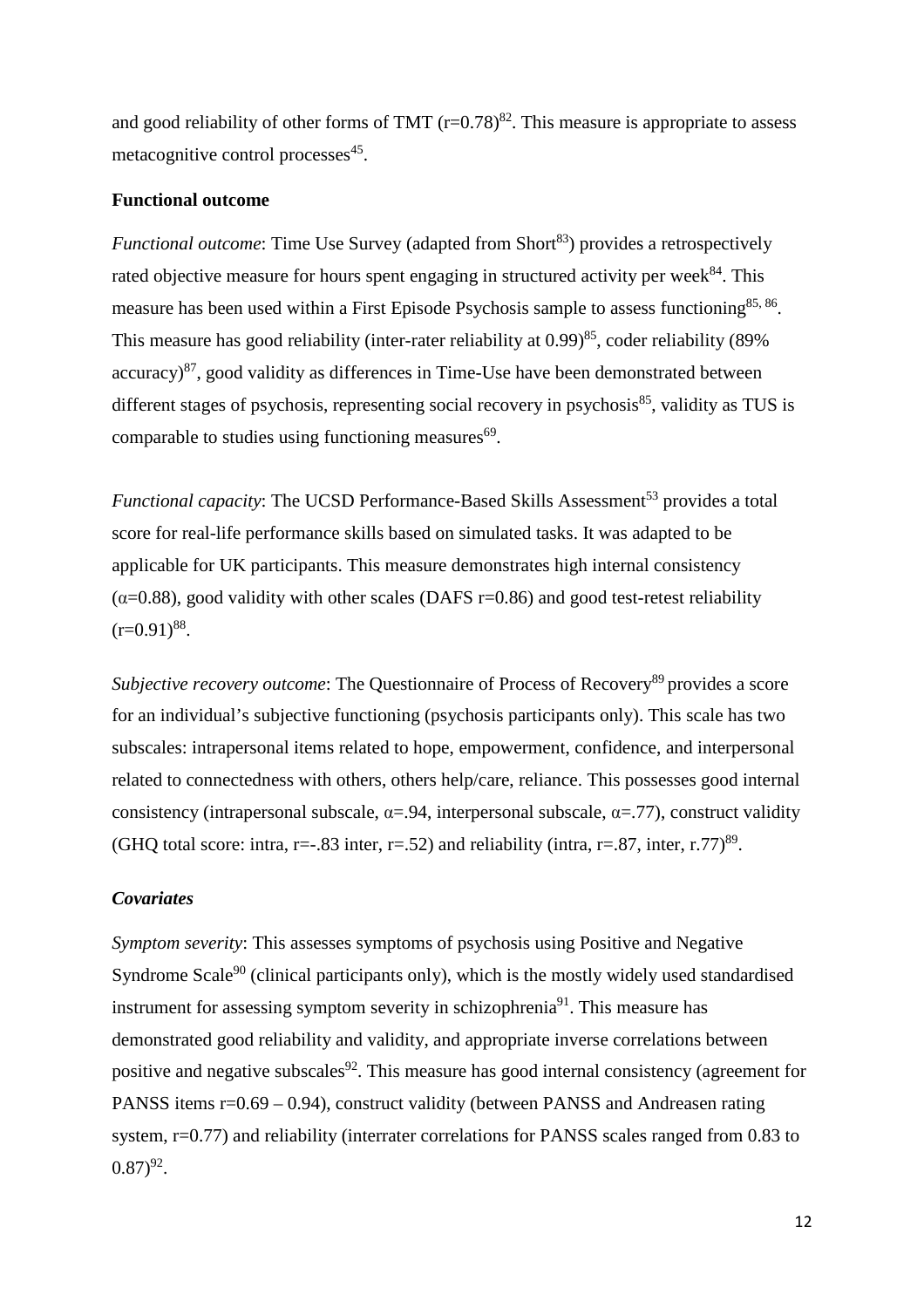*Cognitive ability:* This includes verbal IQ: Vocabulary task<sup>93</sup> is a measure of an individual's verbal knowledge and fund of information. This measure as good internal consistency (correlation with other cognitive measures range r=0.54 to 0.79), construct validity (with WASI-III, r=0.88) and reliability (0.90 to 0.89) and test-retest (0.88)<sup>93</sup>; and performance IQ: Matrix reasoning task<sup>93</sup> is a measure of individual's ability to mentally manipulate abstract symbols and perceive the relationship among them. This measure as good internal consistency (correlation with other cognitive measures range r=0.59 to 0.63), construct validity (with WASI-III, r=0.66) and reliability (0.88 to 0.96) and test-retest  $(0.76)^{93}$ .

#### **Longitudinal measures**:

For participants who have baseline data, this comprises of the following measures outlined above: metacognitive ability and metacognitive monitoring processes; functional outcome and functional capacity; and all covariates.

#### **ANALYSIS**

**Sample size**: Two sample size estimates have been combined to ensure the analyses have sufficient power to detect effects.

Firstly, sample size to detect differences between individuals with psychosis and healthy control participants on metacognitive efficiency. Using G power with .8 power, .57 effect size based on a previous metacognitive efficiency task in psychosis<sup>94</sup> and 0.05 alpha, the proposed total sample size is 28 (14 per group). Secondly, a regression analysis to assess the predictive value of metacognitive ability, processes and experience on outcome measures (controlling for symptoms and IQ) will be conducted. G power estimation was used for a power calculation based on a power of .80, effect size of .313<sup>60</sup> and alpha of .05. This suggested for 6 predictors a total of 55 participants are required.

In terms of the mediation analysis, power estimation was calculated using the monte carlo method to estimate power for complex mediation models (see Thoemmes, MacKinnon & Resier<sup>95</sup>). Using fixed parameters from Davies, Fowler and Greenwood<sup>60</sup> and power at .8, this suggested a total sample size of 146 participants to detect mediation effects, outlined in the above model.

In terms of the longitudinal analysis, as many of the original sample (n=80) as possible will be followed up to maximise statistical power.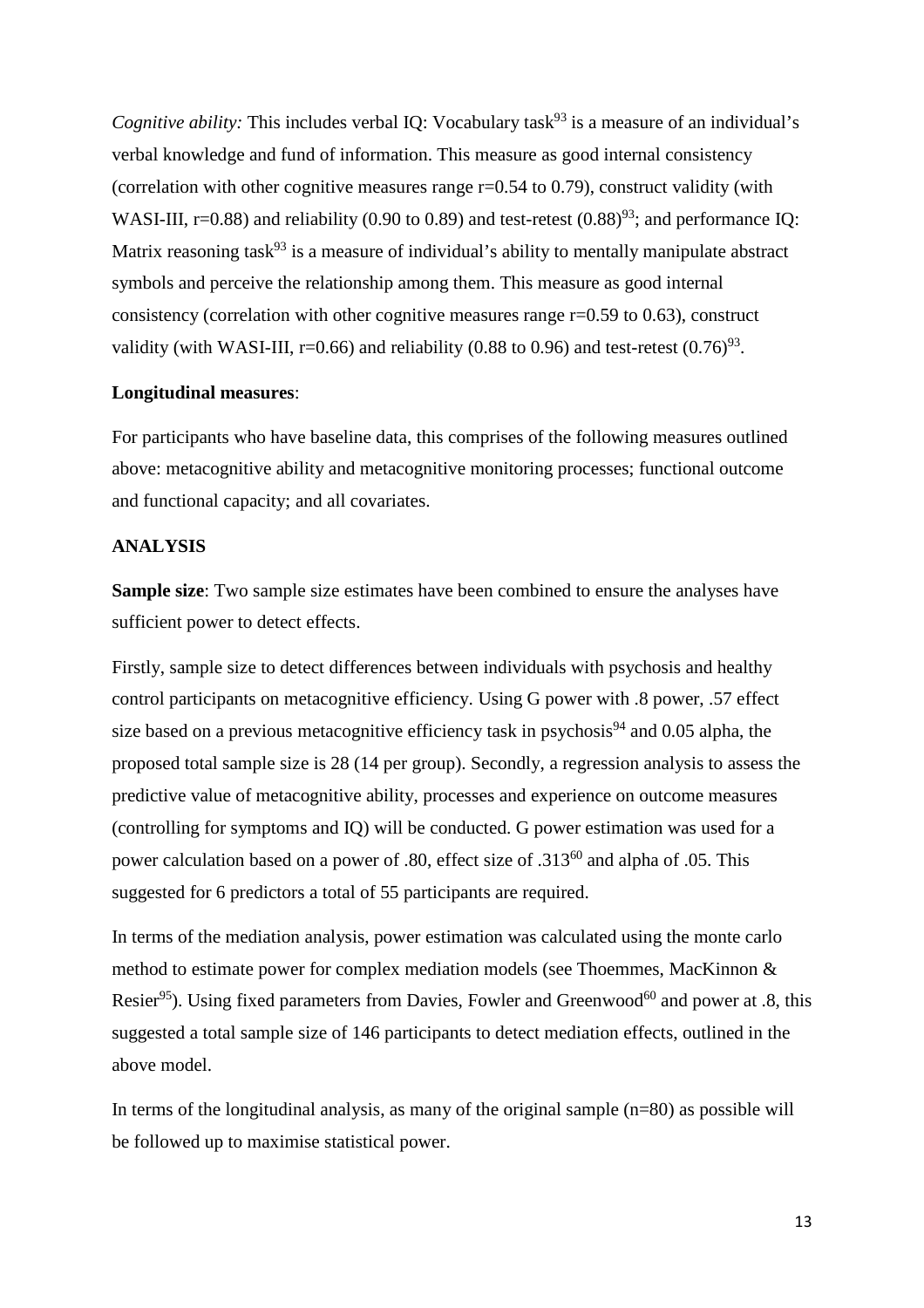**Planned data analysis**: Data will be double entered and checked for accuracy, and checked for outliers.

Missing data will be considered as 'Missing at random' (MAR), which means the missing variables are related to additional observed variables within the data, but values of missing data itself. Missing data will be treated according to best practice<sup>96</sup>. Principled missing data methods will be used which combine available information from the observed data to estimate the population parameters and/or the missing data mechanism $97$ . Full information maximum likelihood (FIML) involves using all the observed data and creating values for missing data using maximum likelihood estimations. This works well provided that the model for the complete data is realistic $98$ . FIML will be used within this study which is considered most appropriate for MAR data and for mediation analyses<sup>99</sup>. Quantitative data (including demographic information) will be reported using descriptive statistics, e.g. means and standard deviations.

Data will be analysed using SPSS and Mplus software. Group differences of all metacognitive measures and perceptual signal detection biases between young people with psychosis and healthy controls will be assessed, controlling for age and IQ. Linear regression analyses will be used to assess how metacognition (and perceptual signal detection biases) predicts anomalous experiences. Cross-sectional and longitudinal predictive analyses will be conducted, including regression analyses which will assess whether metacognitive components; ability, experience, efficiency are predicted by metacognitive processes. A mediation analysis will be used to assess whether functional capacity, functional outcome and subjective recovery outcome are predicted by metacognition and metacognitive processes, whilst controlling for anomalous experiences, symptoms and cognition. These analyses will include bootstrapped bias-corrected confidence intervals.

### **DISCUSSION**

Our assumption is that metacognitive variables predict, and maintain, anomalous events, poor objective and subjective recovery outcome in young people with and without psychosis. Particularly in young people with psychosis, metacognitive deficits may predict long-term functional outcome.

The study results will be an important addition to the literature and for clinicians for four main reasons: i) this study tests a proposed model from previous literature which may help understand poor functional outcome in psychosis, ii) from this, novel intervention studies can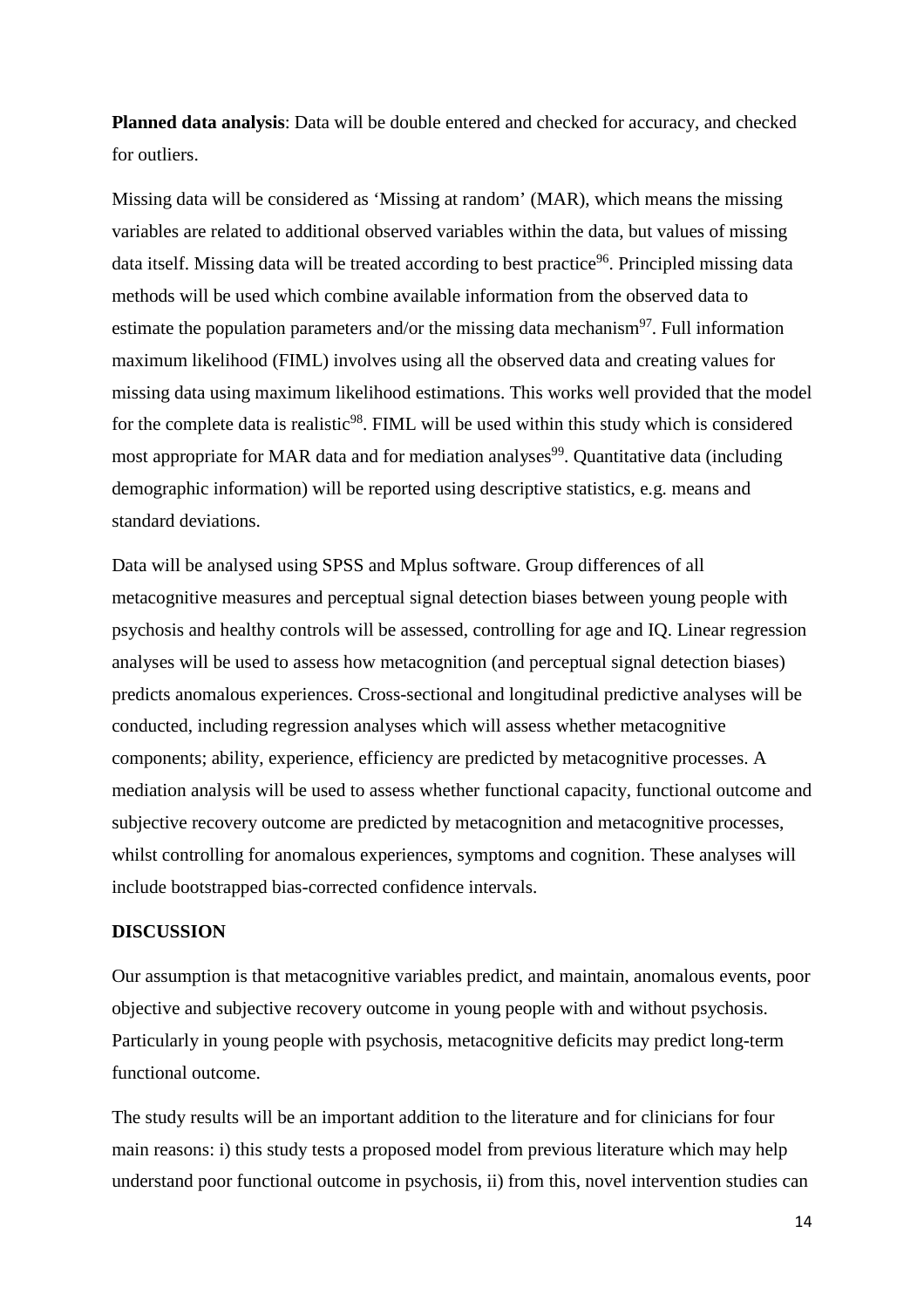be developed to tackle the potential metacognitive deficits in psychosis which predict this poor functional outcome, iii) this is one of the first studies to assess metacognition as a longitudinal predictor of functional outcome in young people with psychosis sample, and finally iv) our studies use up-to-date paradigms within the field of metacognition to avoid biases.

# **Limitations**

A foreseeable limitation is that the First Episode Psychosis sample will be comprised of both a previous FEP sample and new participants who are currently engaged in EIS in Sussex. Therefore, individuals will be at various stages of their recovery and support from the Early Intervention Services which adds variation in terms of symptoms and recovery. With this in mind, symptoms will be controlled in the main analysis. However, this will enable exploration of factors which predict this variation. Due to length of follow-up period, another limitation may be the difficulty in re-recruiting these participants into the study. If re-contacting is difficult, the model may not have full power. If so, the individual paths of the model in the longitudinal analyses will be explored.

### **ETHICS AND DISSEMINATION**

This study has been reviewed and approved by Camberwell St. Giles Research Ethics Committee (reference number: 17/LO/0055). The data will be stored securely in accordance with usual NHS procedures and data will be governed by the sponsor: University of Sussex. This research project will be reported within a PhD thesis, and will be written up for publication in scientific journals.

#### **REFERENCES**

- 1. Bell V, Halligan PW, Ellis HD. The Cardiff Anomalous Perceptions Scale (CAPS): a new validated measure of anomalous perceptual experience. Schizophrenia bulletin. 2005 Oct 29;32(2):366-77.
- 2. Kelleher I, Connor D, Clarke MC, Devlin N, Harley M, Cannon M. Prevalence of psychotic symptoms in childhood and adolescence: a systematic review and metaanalysis of population-based studies. Psychological medicine. 2012 Sep;42(9):1857- 63.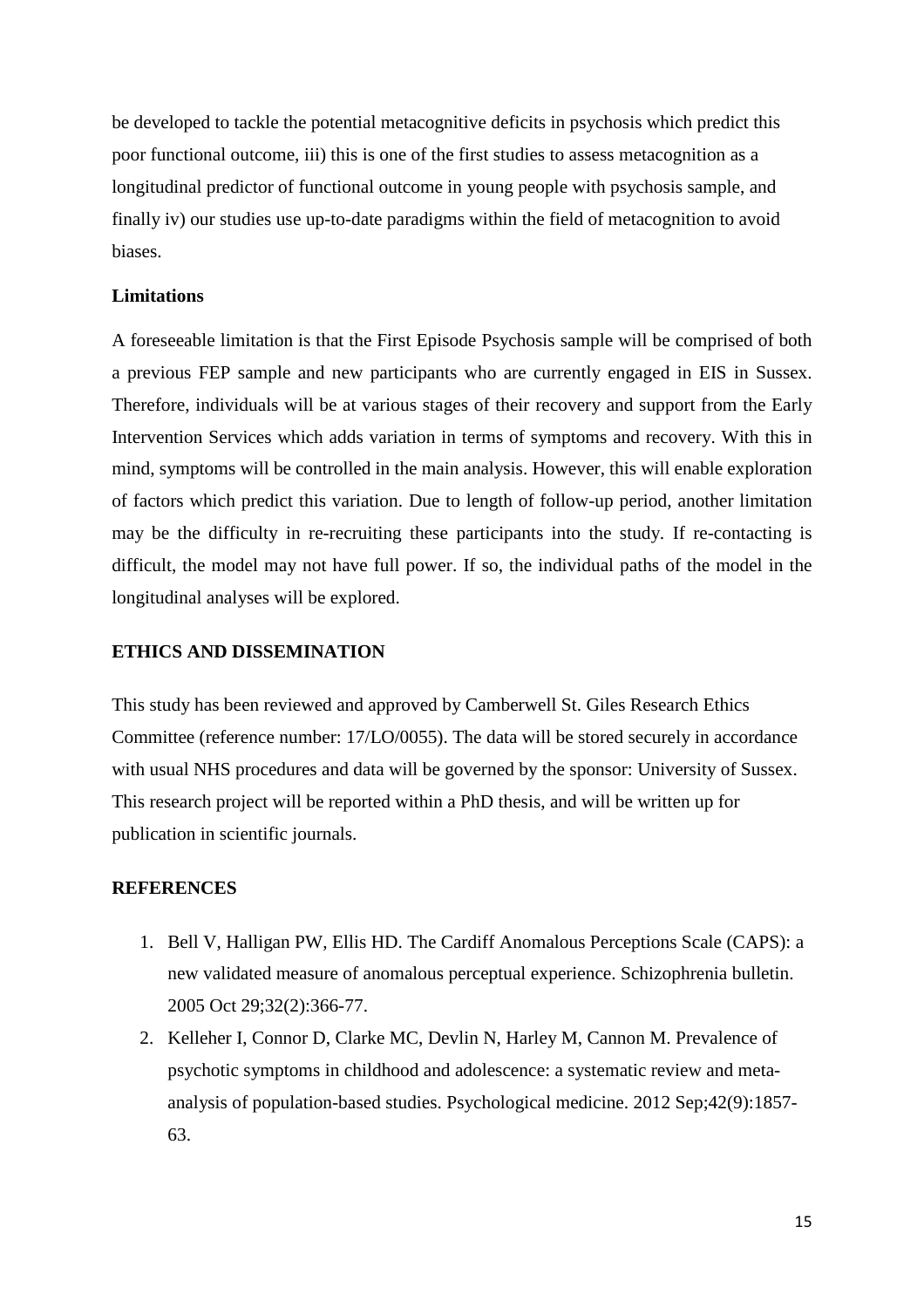- 3. Brett CM, Johns LC, Peters EP, McGuire PK. The role of metacognitive beliefs in determining the impact of anomalous experiences: a comparison of help-seeking and non-help-seeking groups of people experiencing psychotic-like anomalies. Psychological Medicine. 2009 Jun;39(6):939-50.
- 4. Reininghaus U, Kempton MJ, Valmaggia L, Craig TK, Garety P, Onyejiaka A, Gayer-Anderson C, So SH, Hubbard K, Beards S, Dazzan P. Stress sensitivity, aberrant salience, and threat anticipation in early psychosis: an experience sampling study. Schizophrenia bulletin. 2016 Feb 1;42(3):712-22.
- 5. Yung AR, Phillips LJ, Yuen HP, McGorry PD. Risk factors for psychosis in an ultra high-risk group: psychopathology and clinical features. Schizophrenia research. 2004 Apr 1;67(2-3):131-42.
- 6. Yung AR, Phillips LJ, Yuen HP, Francey SM, McFarlane CA, Hallgren M, McGorry PD. Psychosis prediction: 12-month follow up of a high-risk ("prodromal") group. Schizophrenia research. 2003 Mar 1;60(1):21-32.
- 7. Nelson B, Parnas J, Sass LA. Disturbance of minimal self (ipseity) in schizophrenia: clarification and current status.
- 8. Fletcher PC, Frith CD. Perceiving is believing: a Bayesian approach to explaining the positive symptoms of schizophrenia. Nature Reviews Neuroscience. 2009 Jan;10(1):48.
- 9. Garety PA, Kuipers E, Fowler D, Freeman D, Bebbington PE. A cognitive model of the positive symptoms of psychosis. Psychological medicine. 2001 Feb;31(2):189-95.
- 10. Freeman D, Garety PA, Kuipers E, Fowler D, Bebbington PE. A cognitive model of persecutory delusions. British Journal of Clinical Psychology. 2002 Nov;41(4):331- 47.
- 11. Nelson B, Whitford TJ, Lavoie S, Sass LA. What are the neurocognitive correlates of basic self-disturbance in schizophrenia?: Integrating phenomenology and neurocognition. Part 1 (Source monitoring deficits). Schizophrenia research. 2014 Jan 1;152(1):12-9.
- 12. Nelson B, Whitford TJ, Lavoie S, Sass LA. What are the neurocognitive correlates of basic self-disturbance in schizophrenia?: integrating phenomenology and neurocognition: part 2 (aberrant salience). Schizophrenia research. 2014 Jan 1;152(1):20-7.
- 13. Bentall RP, Slade PD. Reality testing and auditory hallucinations: a signal detection analysis. British Journal of Clinical Psychology. 1985 Sep;24(3):159-69.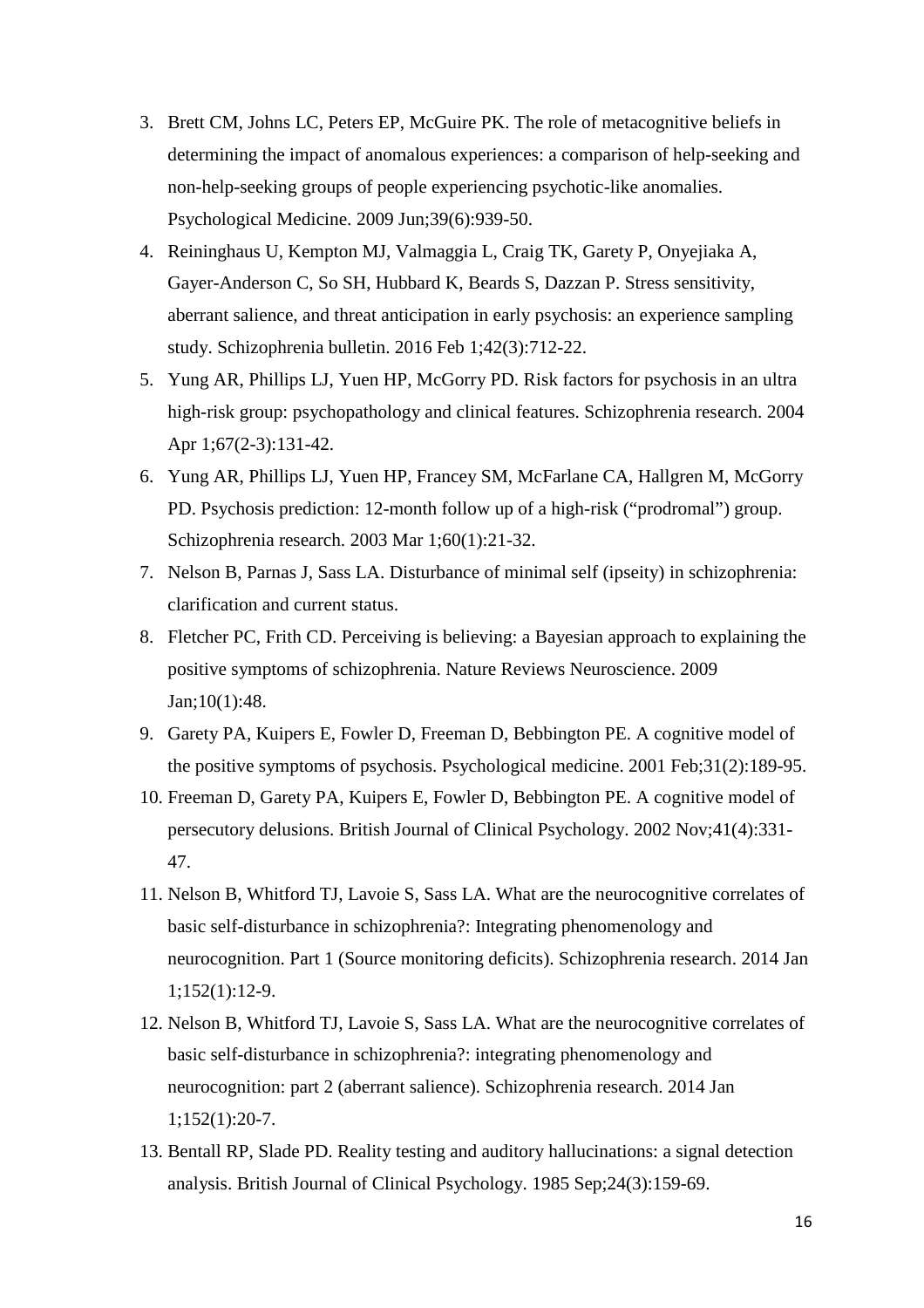- 14. Pajani A, Kok P, Kouider S, de Lange FP. Spontaneous activity patterns in primary visual cortex predispose to visual hallucinations. Journal of Neuroscience. 2015 Sep 16;35(37):12947-53.
- 15. Davies DJ, Teufel C, Fletcher PC. Anomalous perceptions and beliefs are associated with shifts toward different types of prior knowledge in perceptual inference. Schizophrenia bulletin. 2017 Dec 27.
- 16. Mussgay L, Hertwig R. Signal detection indices in schizophrenics on a visual, auditory, and bimodal continuous performance test. Schizophrenia Research. 1990 Oct 1;3(5-6):303-10.
- 17. Teufel C, Subramaniam N, Dobler V, Perez J, Finnemann J, Mehta PR, Goodyer IM, Fletcher PC. Shift toward prior knowledge confers a perceptual advantage in early psychosis and psychosis-prone healthy individuals. Proceedings of the National Academy of Sciences. 2015 Oct 27;112(43):13401-6.
- 18. Cook JL, Barbalat G, Blakemore SJ. Top-down modulation of the perception of other people in schizophrenia and autism. Frontiers in human neuroscience. 2012 Jun 15;6:175.
- 19. Powers AR, Mathys C, Corlett PR. Pavlovian conditioning–induced hallucinations result from overweighting of perceptual priors. Science. 2017 Aug 11;357(6351):596- 600.
- 20. Sherman MT, Seth AK, Barrett AB, Kanai R. Prior expectations facilitate metacognition for perceptual decision. Consciousness and cognition. 2015 Sep 1;35:53-65.
- 21. Flavell JH. Metacognition and cognitive monitoring: A new area of cognitive– developmental inquiry. American psychologist. 1979 Oct;34(10):906.
- 22. Semerari A, Carcione A, Dimaggio G, Falcone M, Nicolò G, Procacci M, Alleva G. How to evaluate metacognitive functioning in psychotherapy? The metacognition assessment scale and its applications. Clinical Psychology & Psychotherapy. 2003 Jul;10(4):238-61.
- 23. Nelson TO. Metamemory: A theoretical framework and new findings. InPsychology of learning and motivation 1990 Jan 1 (Vol. 26, pp. 125-173). Academic Press.
- 24. Eisenacher S, Rausch F, Ainser F, Mier D, Veckenstedt R, Schirmbeck F, Lewien A, Englisch S, Andreou C, Moritz S, Meyer-Lindenberg A. Investigation of metamemory functioning in the at-risk mental state for psychosis. Psychological medicine. 2015 Nov;45(15):3329-40.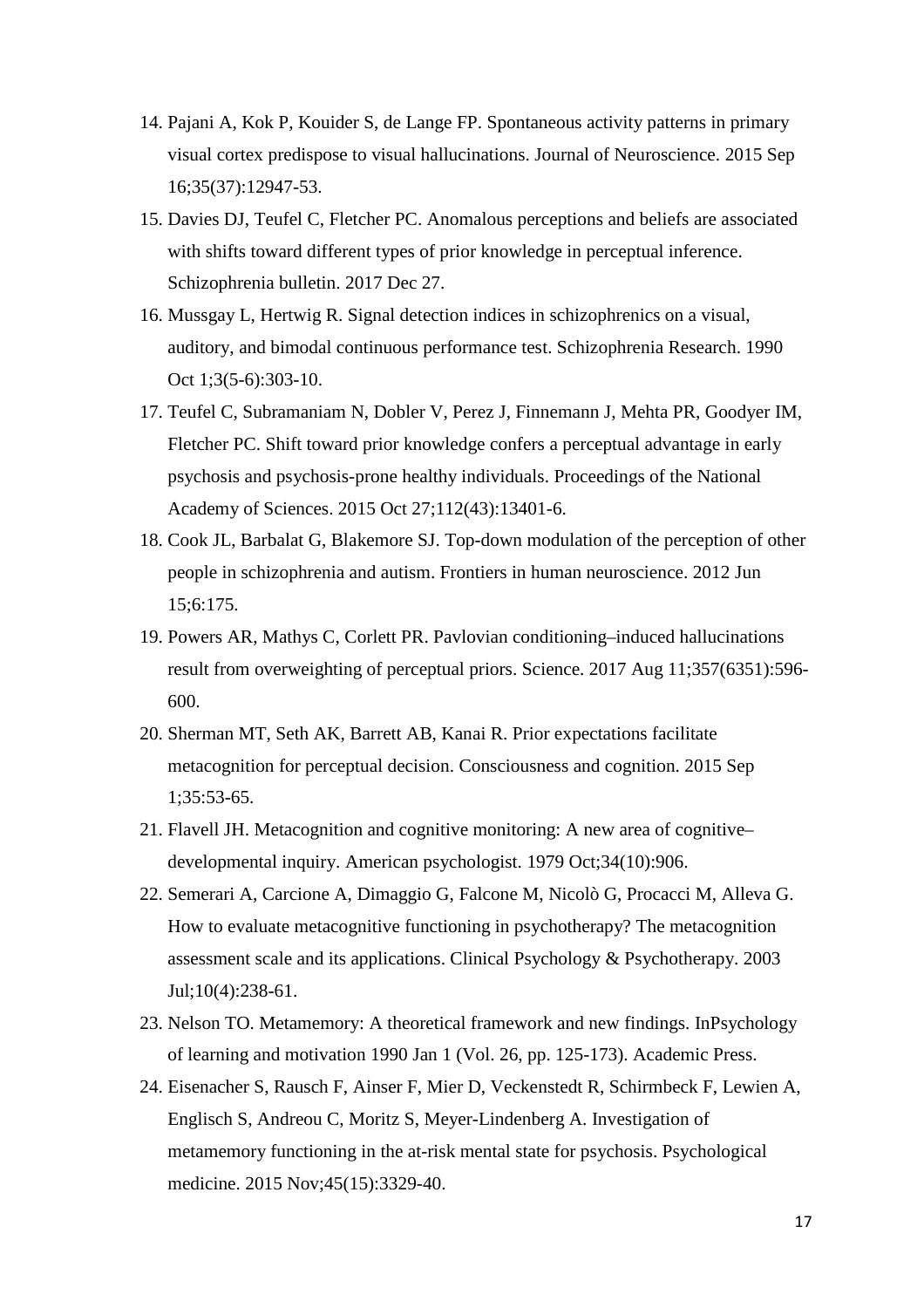- 25. Moritz S, Woodward TS, Whitman JC, Cuttler C. Confidence in errors as a possible basis for delusions in schizophrenia. The Journal of nervous and mental disease. 2005 Jan 1;193(1):9-16.
- 26. Warman DM. Reasoning and delusion proneness: confidence in decisions. The Journal of nervous and mental disease. 2008 Jan 1;196(1):9-15.
- 27. Gawęda Ł, Moritz S, Kokoszka A. Impaired discrimination between imagined and performed actions in schizophrenia. Psychiatry Research. 2012 Jan 30;195(1-2):1-8.
- 28. Gawęda Ł, Woodward TS, Moritz S, Kokoszka A. Impaired action self-monitoring in schizophrenia patients with auditory hallucinations. Schizophrenia research. 2013 Mar 1;144(1-3):72-9.
- 29. Gaweda L, Mikuła J, Szelenbaum W, Kokoszka A. Towards a cognitive model of hallucinations in the course of alcohol dependence? A source monitoring-based pilot study. Psychological medicine. 2014 Oct;44(13):2763-73.
- 30. Gaweda L, Li E, Lavoie S, Whitford TJ, Moritz S, Nelson B. Impaired action selfmonitoring and cognitive confidence among ultra-high risk for psychosis and firstepisode psychosis patients. European Psychiatry. 2018 Jan 1;47:67-75.
- 31. Balzan RP. Overconfidence in psychosis: The foundation of delusional conviction?. Cogent Psychology. 2016 Dec 31;3(1):1135855.
- 32. Fleming SM, Lau HC. How to measure metacognition. Frontiers in human neuroscience. 2014 Jul 15;8:443.
- 33. Fleming SM, Ryu J, Golfinos JG, Blackmon KE. Domain-specific impairment in metacognitive accuracy following anterior prefrontal lesions. Brain. 2014 Aug 6;137(10):2811-22.
- 34. Morales J, Lau H, Fleming SM. Domain-specific patterns of activity support metacognition in human prefrontal cortex. bioRxiv. 2017 Jan 1:172445.
- 35. Mitchell CA, Maybery MT, Russell-Smith SN, Collerton D, Gignac GE, Waters F. The Structure and Measurement of Unusual Sensory Experiences in Different Modalities: The Multi-Modality Unusual Sensory Experiences Questionnaire (MUSEQ). Frontiers in psychology. 2017 Aug 11;8:1363.
- 36. Shergill SS, Murray RM, McGuire PK. Auditory hallucinations: a review of psychological treatments. Schizophrenia research. 1998 Aug 17;32(3):137-50.
- 37. Waters F, Allen P, Aleman A, Fernyhough C, Woodward TS, Badcock JC, Barkus E, Johns L, Varese F, Menon M, Vercammen A. Auditory hallucinations in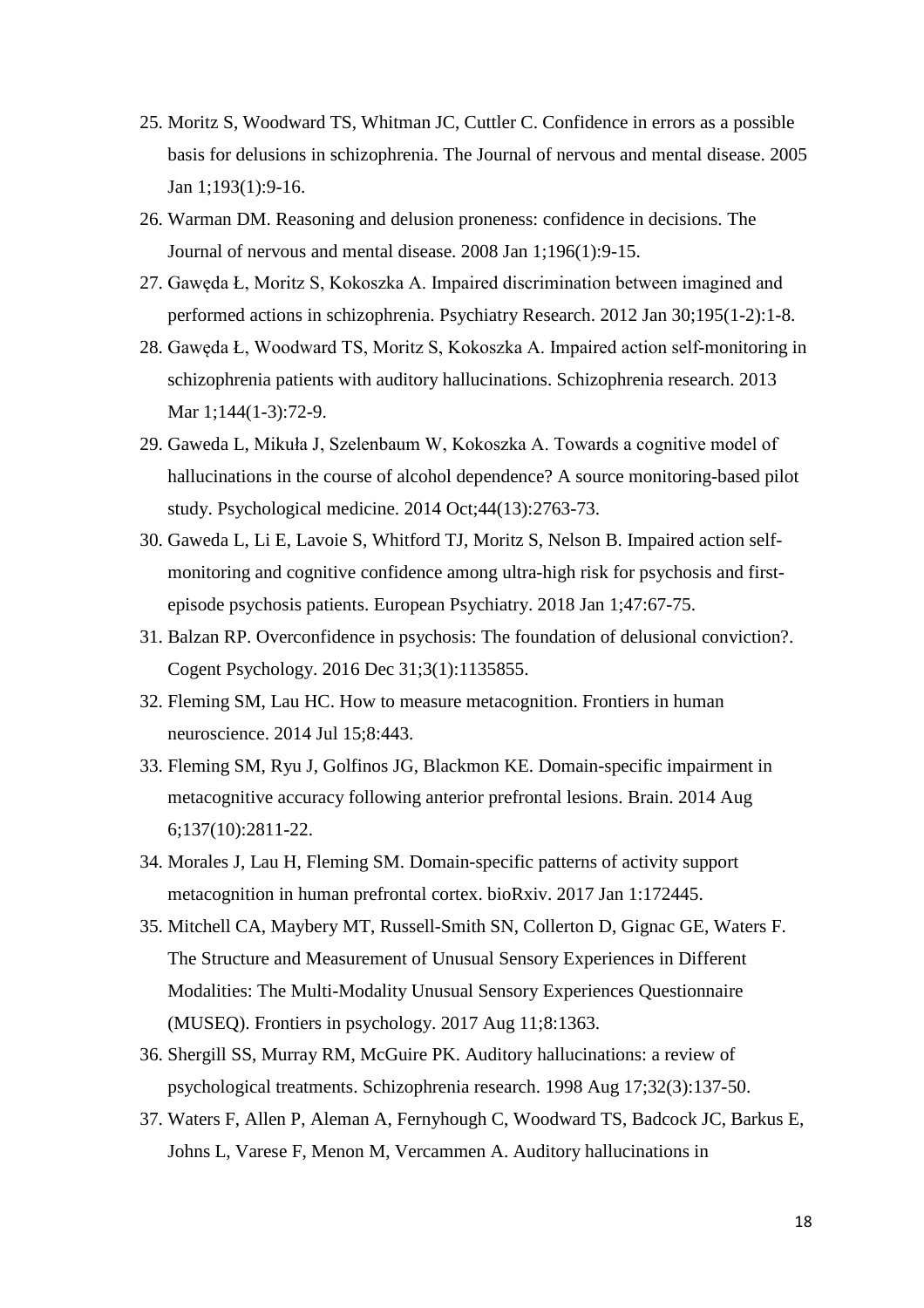schizophrenia and nonschizophrenia populations: a review and integrated model of cognitive mechanisms. Schizophrenia bulletin. 2012 Mar 23;38(4):683-93.

- 38. Dokic J, Martin JR. Felt reality and the opacity of perception. Topoi. 2017 Jun 1;36(2):299-309.
- 39. Shea N, Boldt A, Bang D, Yeung N, Heyes C, Frith CD. Supra-personal cognitive control and metacognition. Trends in cognitive sciences. 2014 Apr 1;18(4):186-93.
- 40. Sherman MT, Barrett AB, Kanai R. Inferences about consciousness using subjective reports of confidence. Behavioral methods in consciousness research. 2015:87-106.
- 41. Nelson TO. A comparison of current measures of the accuracy of feeling-of-knowing predictions. Psychological bulletin. 1984 Jan;95(1):109.
- 42. Wells A, Purdon C. Metacognition and cognitive-behaviour therapy: a special issue. Clinical Psychology & Psychotherapy: An International Journal of Theory & Practice. 1999 May;6(2):71-2.
- 43. Efklides A. Metacognition: Defining its facets and levels of functioning in relation to self-regulation and co-regulation. European Psychologist. 2008 Jan;13(4):277-87.
- 44. Gilleen J, Greenwood K, David AS. The role of memory in awareness of memory deficits in Alzheimer's disease, schizophrenia, and brain injury. Journal of clinical and experimental neuropsychology. 2014 Jan 2;36(1):43-57.
- 45. Gilleen J, David A, Greenwood K. Self-reflection and set-shifting mediate awareness in cognitively preserved schizophrenia patients. Cognitive neuropsychiatry. 2016 May 3;21(3):185-96.
- 46. Engh JA, Friis S, Birkenaes AB, Jónsdóttir H, Klungsøyr O, Ringen PA, Simonsen C, Vaskinn A, Opjordsmoen S, Andreassen OA. Delusions are associated with poor cognitive insight in schizophrenia. Schizophrenia bulletin. 2009 Jan 27;36(4):830-5.
- 47. Medalia A, Lim RW. Self-awareness of cognitive functioning in schizophrenia. Schizophrenia research. 2004 Dec 1;71(2-3):331-8.
- 48. Warman DM, Martin JM. Cognitive insight and delusion proneness: an investigation using the Beck Cognitive Insight Scale. Schizophrenia research. 2006 Jun 1;84(2- 3):297-304.
- 49. Green MF. What are the functional consequences of neurocognitive deficits in schizophrenia?. The American journal of psychiatry. 1996 Mar 1;153(3):321.
- 50. Green MF, Kern RS, Braff DL, Mintz J. Neurocognitive deficits and functional outcome in schizophrenia: are we measuring the "right stuff"?. Schizophrenia bulletin. 2000 Jan 1;26(1):119-36.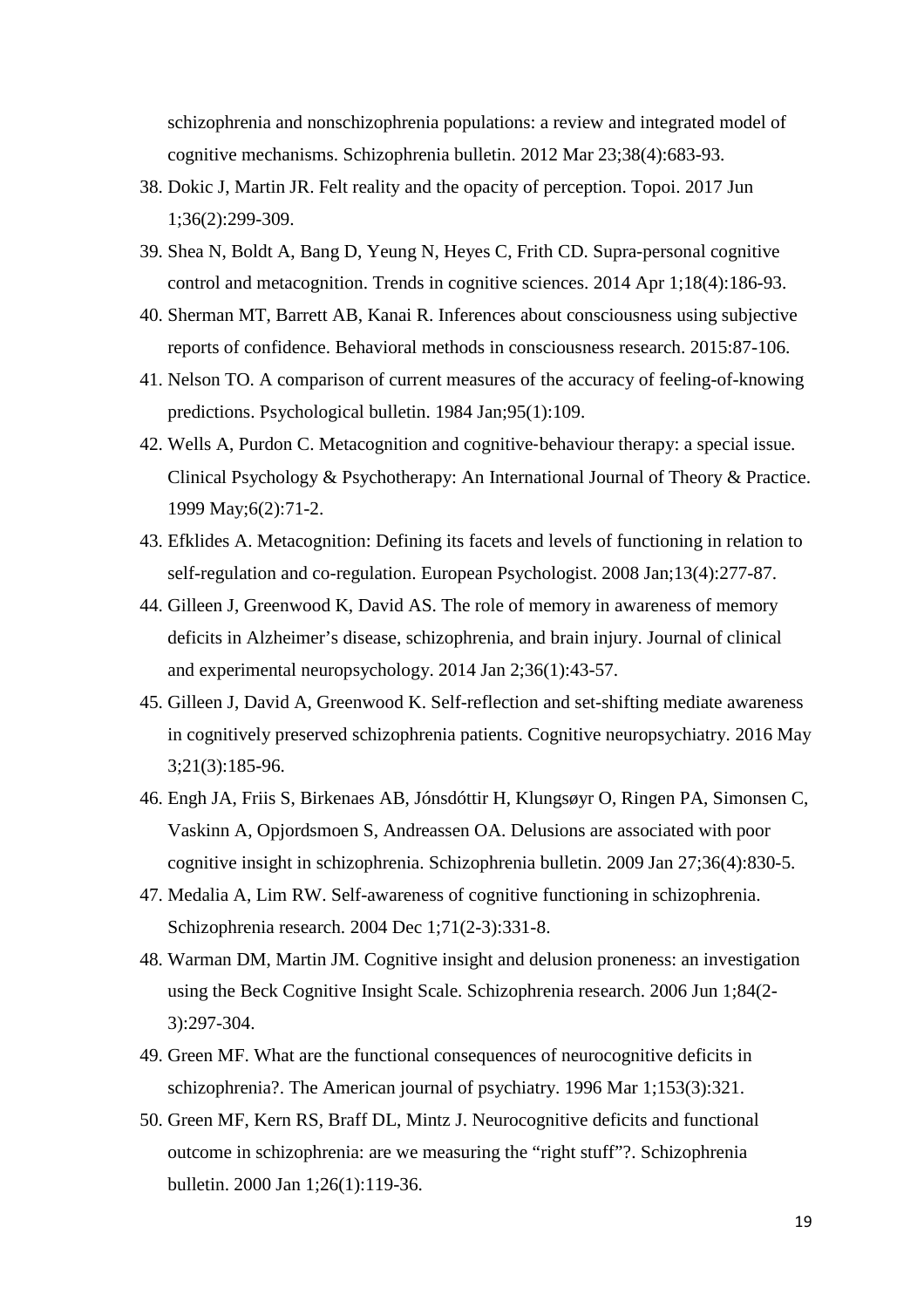- 51. Bowie CR, Reichenberg A, Patterson TL, Heaton RK, Harvey PD. Determinants of real-world functional performance in schizophrenia subjects: correlations with cognition, functional capacity, and symptoms. American Journal of Psychiatry. 2006 Mar 1;163(3):418-25.
- 52. Bowie CR, Leung WW, Reichenberg A, McClure MM, Patterson TL, Heaton RK, Harvey PD. Predicting schizophrenia patients' real-world behavior with specific neuropsychological and functional capacity measures. Biological psychiatry. 2008 Mar 1;63(5):505-11.
- 53. Patterson TL, Goldman S, McKibbin CL, Hughs T, Jeste DV. UCSD Performance-Based Skills Assessment: development of a new measure of everyday functioning for severely mentally ill adults. Schizophrenia bulletin. 2001 Jan 1;27(2):235-45.
- 54. Milev P, Ho BC, Arndt S, Andreasen NC. Predictive values of neurocognition and negative symptoms on functional outcome in schizophrenia: a longitudinal firstepisode study with 7-year follow-up. American Journal of Psychiatry. 2005 Mar 1;162(3):495-506.
- 55. Greenwood KE, Landau S, Wykes T. Negative symptoms and specific cognitive impairments as combined targets for improved functional outcome within cognitive remediation therapy. Schizophrenia Bulletin. 2005 Jan 1;31(4):910-21.
- 56. Semerari A, Cucchi M, Dimaggio G, Cavadini D, Carcione A, Battelli V, Nicolò G, Pedone R, Siccardi T, Stefania D, Ronchi P. The development of the Metacognition Assessment Interview: Instrument description, factor structure and reliability in a nonclinical sample. Psychiatry Research. 2012 Dec 30;200(2-3):890-5.
- 57. James AV, Hasson-Ohayon I, Vohs J, Minor KS, Leonhardt BL, Buck KD, George S, Lysaker PH. Metacognition moderates the relationship between dysfunctional selfappraisal and social functioning in prolonged schizophrenia independent of psychopathology. Comprehensive psychiatry. 2016 Aug 1;69:62-70.
- 58. Lysaker PH, McCormick BP, Snethen G, Buck KD, Hamm JA, Grant M, Nicolò G, Dimaggio G. Metacognition and social function in schizophrenia: associations of mastery with functional skills competence. Schizophrenia Research. 2011 Sep 1;131(1-3):214-8.
- 59. Lysaker PH, Leonhardt BL, Pijnenborg M, van Donkersgoed R, de Jong S, Dimaggio G. Metacognition in schizophrenia spectrum disorders: methods of assessment and associations with neurocognition, symptoms, cognitive style and function. Isr J Psychiatry Relat Sci. 2014 Jan 1;51(1):54-61.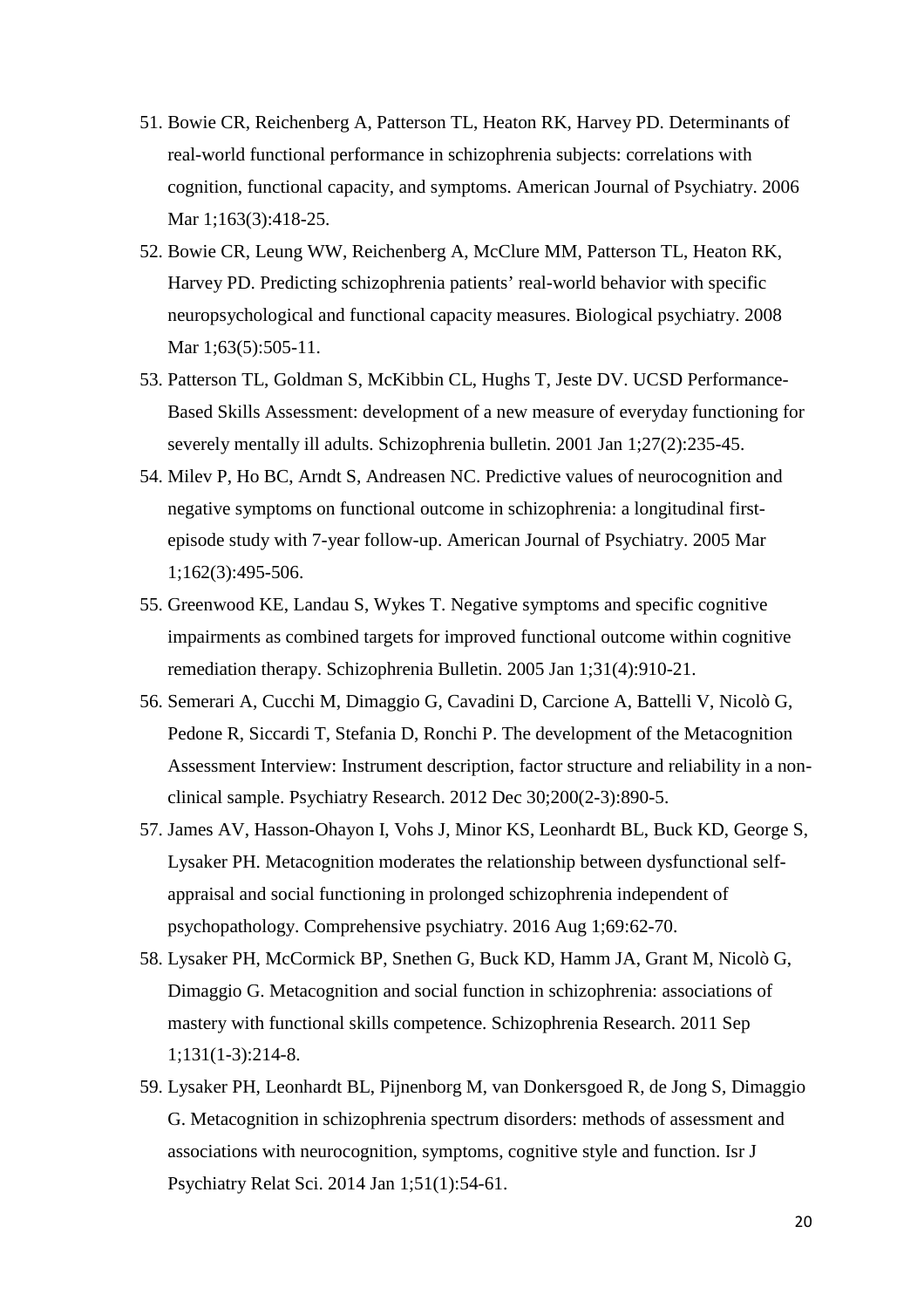- 60. Davies G, Fowler D, Greenwood K. Metacognition as a mediating variable between neurocognition and functional outcome in first episode psychosis. Schizophrenia bulletin. 2016 Sep 2;43(4):824-32.
- 61. Malla A, Payne J. First-episode psychosis: psychopathology, quality of life, and functional outcome. Schizophrenia bulletin. 2005 Jan 1;31(3):650-71.
- 62. Provencher HL, Gregg R, Mead S, Mueser KT. The role of work in the recovery of persons with psychiatric disabilities. Psychiatric rehabilitation journal. 2002;26(2):132.
- 63. Kukla M, Lysaker PH, Salyers MP. Do persons with schizophrenia who have better metacognitive capacity also have a stronger subjective experience of recovery?. Psychiatry Research. 2013 Oct 30;209(3):381-5.
- 64. Phalen PL, Viswanadhan K, Lysaker PH, Warman DM. The relationship between cognitive insight and quality of life in schizophrenia spectrum disorders: symptom severity as potential moderator. Psychiatry research. 2015 Dec 30;230(3):839-45.
- 65. Lysaker PH, Carcione A, Dimaggio G, Johannesen JK, Nicolò G, Procacci M, Semerari A. Metacognition amidst narratives of self and illness in schizophrenia: associations with neurocognition, symptoms, insight and quality of life. Acta psychiatrica scandinavica. 2005 Jul;112(1):64-71.
- 66. Sierra M, Berrios GE. The Cambridge Depersonalisation Scale: a new instrument for the measurement of depersonalisation. Psychiatry research. 2000 Mar 6;93(2):153-64.
- 67. Perona-Garcelán S, Carrascoso-López F, García-Montes JM, Vallina-Fernández O, Pérez-Álvarez M, Ductor-Recuerda MJ, Salas-Azcona R, Cuevas-Yust C, Gómez-Gómez MT. Depersonalization as a mediator in the relationship between self-focused attention and auditory hallucinations. Journal of Trauma & Dissociation. 2011 Oct 1;12(5):535-48.
- 68. Hodgekins J, Coker S, Freeman D, Ray-Glover K, Bebbington P, Garety P, Kuipers E, Dunn G, Fowler D. Assessing levels of subthreshold psychotic symptoms in the recovery phase: the Schizotypal Symptoms Inventory (SSI). Journal of Experimental Psychopathology. 2012 Oct;3(4):jep-021211.
- 69. Hodgekins J. *Investigating the psychological typology of social recovery in individuals with first episode psychosis* (Doctoral dissertation, University of East Anglia).
- 70. Green DMSwets JA. Signal detection theory and psychophysics.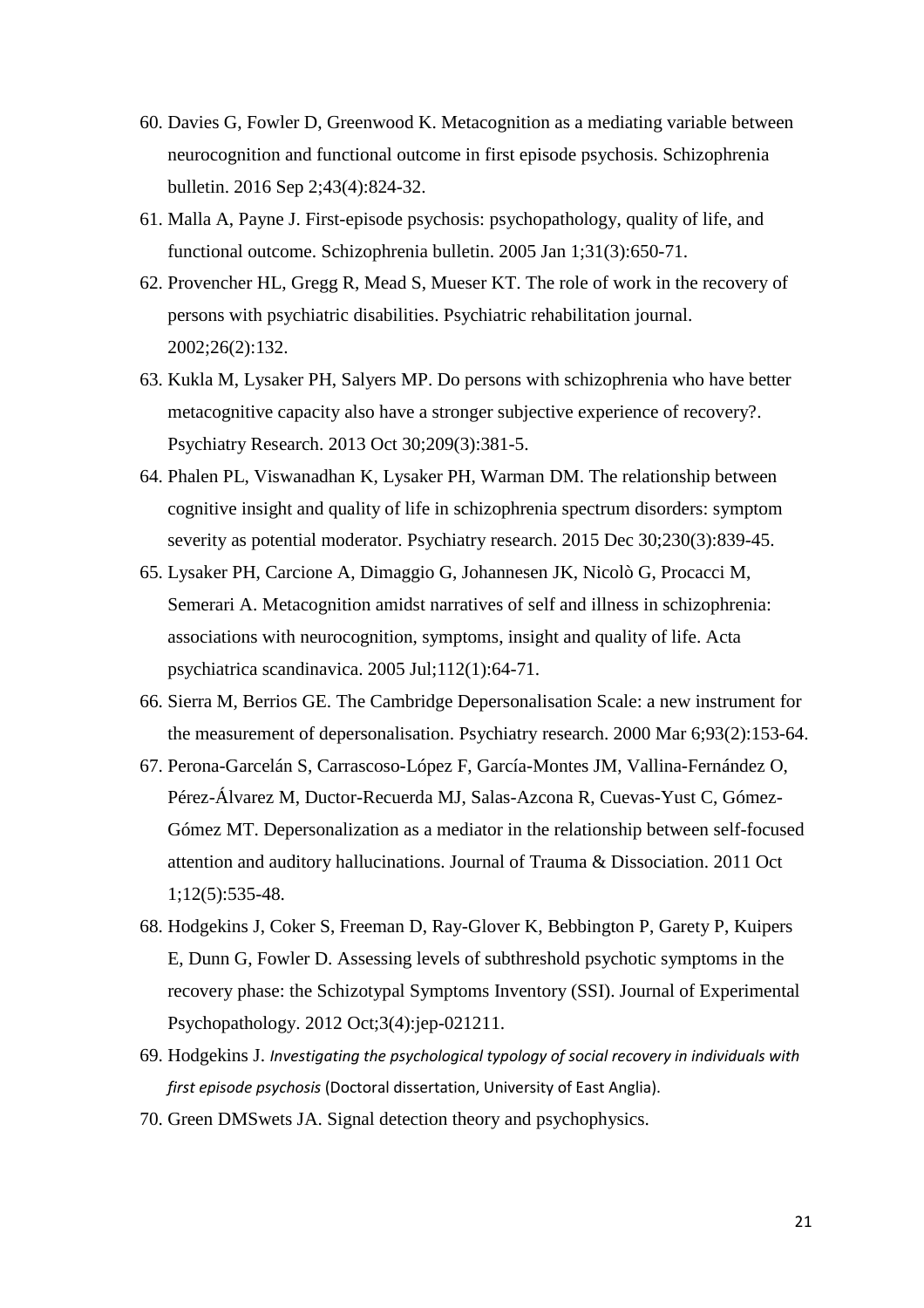- 71. Maniscalco B, Peters MA, Lau H. Heuristic use of perceptual evidence leads to dissociation between performance and metacognitive sensitivity. Attention, Perception, & Psychophysics. 2016 Apr 1;78(3):923-37.
- 72. Maniscalco B, Lau H. Signal detection theory analysis of type 1 and type 2 data: meta-d′, response-specific meta-d′, and the unequal variance SDT model. InThe cognitive neuroscience of metacognition 2014 (pp. 25-66). Springer, Berlin, Heidelberg.
- 73. Maniscalco B, Lau H. A signal detection theoretic approach for estimating metacognitive sensitivity from confidence ratings. Consciousness and cognition. 2012 Mar 1;21(1):422-30.
- 74. Barrett AB, Dienes Z, Seth AK. Measures of metacognition on signal-detection theoretic models. Psychological methods. 2013 Dec;18(4):535.
- 75. Silverman J. The problem of attention in research and theory in schizophrenia. Psychological Review. 1964 Sep;71(5):352.
- 76. Wright AC, Fowler D, Greenwood K. Understanding the association between anomalous experiences and perceptual and metacognitive ability within the general population: a pilot study. (in preparation).
- 77. Beck AT, Baruch E, Balter JM, Steer RA, Warman DM. A new instrument for measuring insight: the Beck Cognitive Insight Scale. Schizophrenia research. 2004 Jun 1;68(2-3):319-29.
- 78. Pedrelli P, McQuaid JR, Granholm E, Patterson TL, McClure F, Beck AT, Jeste DV. Measuring cognitive insight in middle-aged and older patients with psychotic disorders. Schizophrenia research. 2004 Dec 1;71(2-3):297-305.
- 79. David AS, Bedford N, Wiffen B, Gilleen J. Failures of metacognition and lack of insight in neuropsychiatric disorders. InThe Cognitive Neuroscience of Metacognition 2014 (pp. 345-365). Springer, Berlin, Heidelberg.
- 80. Reitan RM. Trail making test results for normal and brain-damaged children. Perceptual and motor skills. 1971 Oct;33(2):575-81.
- 81. Sanchez-Cubillo I, Perianez JA, Adrover-Roig D, Rodriguez-Sanchez JM, Rios-Lago M, Tirapu JE, Barcelo F. Construct validity of the Trail Making Test: role of taskswitching, working memory, inhibition/interference control, and visuomotor abilities. Journal of the International Neuropsychological Society. 2009 May;15(3):438-50.
- 82. Franzen MD, Paul D, Iverson GL. Reliability of alternate forms of the trail making test. The Clinical Neuropsychologist. 1996 Apr 1;10(2):125-9.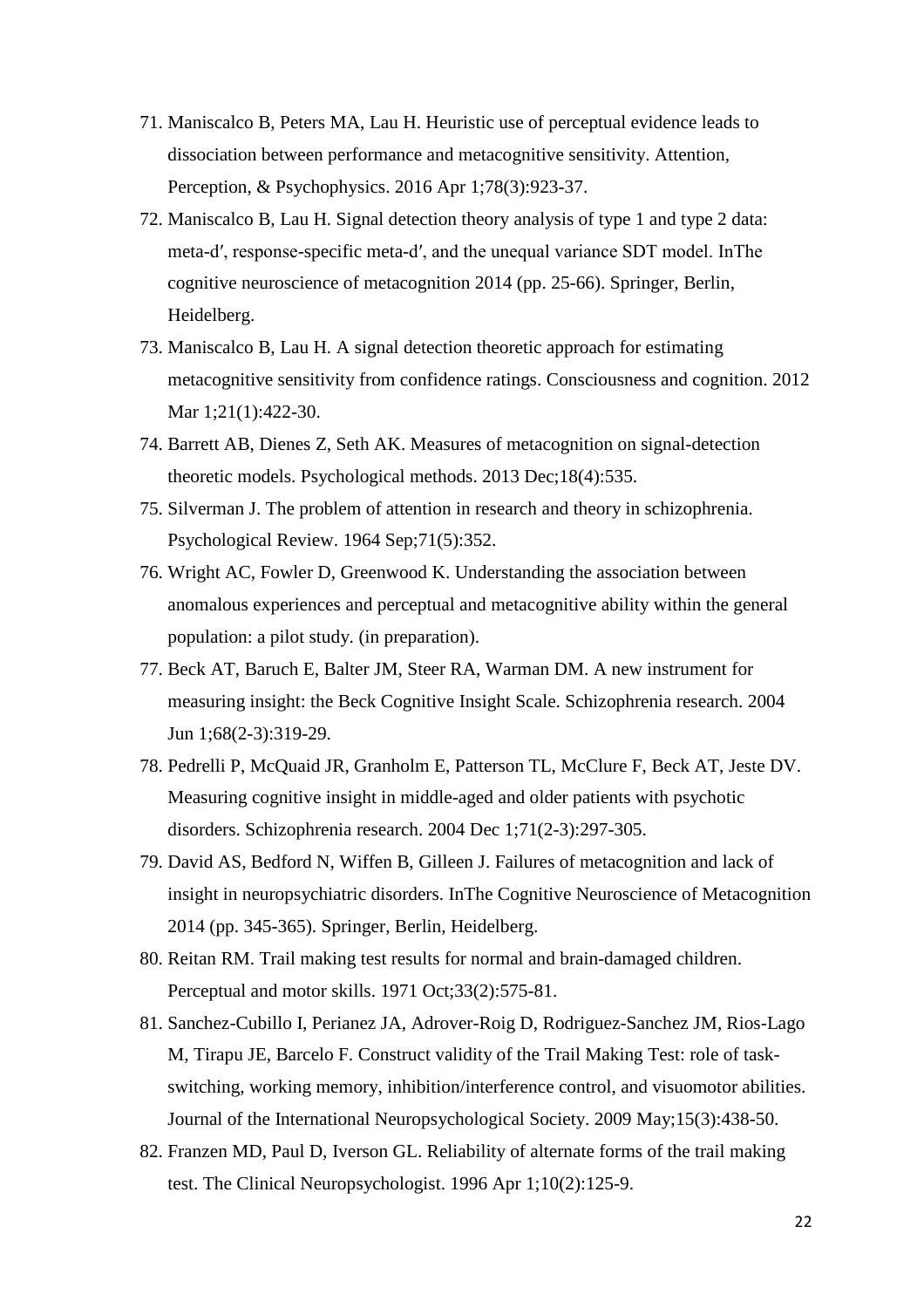- 83. Short S. Review of the UK 2000 Time Use Survey. London: Office for National Statistics. 2006 Jul.
- 84. Fowler D, Hodgekins J, Howells L, Millward M, Ivins A, Taylor G, Hackmann C, Hill K, Bishop N, Macmillan I. Can targeted early intervention improve functional recovery in psychosis? A historical control evaluation of the effectiveness of different models of early intervention service provision in Norfolk 1998–2007. Early Intervention in Psychiatry. 2009 Nov;3(4):282-8.
- 85. Hodgekins J, Birchwood M, Christopher R, Marshall M, Coker S, Everard L, Lester H, Jones P, Amos T, Singh S, Sharma V. Investigating trajectories of social recovery in individuals with first-episode psychosis: a latent class growth analysis. The British Journal of Psychiatry. 2015 Dec;207(6):536-43.
- 86. Cella M, Edwards C, Wykes T. A question of time: A study of time use in people with schizophrenia. Schizophrenia research. 2016 Oct 1;176(2-3):480-4.
- 87. Short S. The United Kingdom 2000 Time Use Survey. Office for National Statistics, Newport, UK. 2003.
- 88. Harvey PD, Velligan DI, Bellack AS. Performance-based measures of functional skills: usefulness in clinical treatment studies. Schizophrenia bulletin. 2007 May 9;33(5):1138-48.
- 89. Neil ST, Kilbride M, Pitt L, Nothard S, Welford M, Sellwood W, Morrison AP. The questionnaire about the process of recovery (QPR): a measurement tool developed in collaboration with service users. Psychosis. 2009 Aug 1;1(2):145-55.
- 90. Kay SR, Fiszbein A, Opler LA. The positive and negative syndrome scale (PANSS) for schizophrenia. Schizophrenia bulletin. 1987 Jan 1;13(2):261-76.
- 91. Hermes ED, Sokoloff DM, Stroup TS, Rosenheck RA. Minimum clinically important difference in the Positive and Negative Syndrome Scale using data from the CATIE Schizophrenia Trial. The Journal of clinical psychiatry. 2012 Apr;73(4):526.
- 92. Kay SR, Opler LA, Lindenmayer JP. Reliability and validity of the positive and negative syndrome scale for schizophrenics. Psychiatry research. 1988 Jan 1;23(1):99-110.
- 93. Wechsler D. Wechsler Abbreviated Scale of Adult Intelligence (WASI).
- 94. Davies G, Rae CL, Garfinkel SN, Seth AK, Medford N, Critchley HD, Greenwood K. Impairment of perceptual metacognitive accuracy and reduced prefrontal grey matter volume in first-episode psychosis. Cognitive neuropsychiatry. 2018 Feb 27:1-5.
- 95. Thoemmes F, MacKinnon DP, Reiser MR. Power analysis for complex mediational